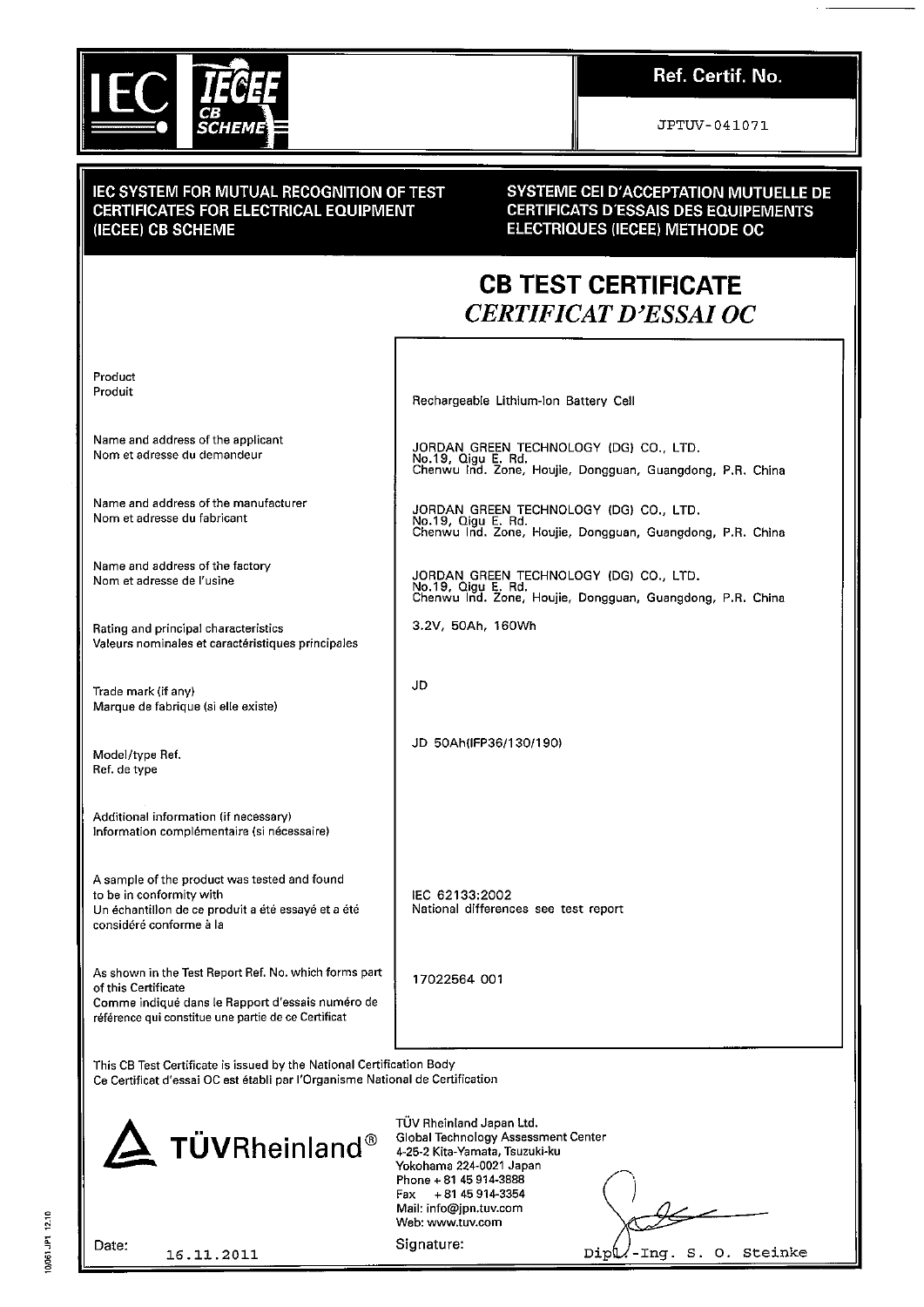TÜV Rheinland (China) Ltd. Member of TÜV Rheinland Group



JORDAN GREEN TECHNOLOGY (DG) CO., Date  $: 16.11.2011$ LTD. Our ref. : LANBLA ZJ Mr. Hui Zeng Your ref.: 163083741 No.19, Qigu E. Rd. Chenwu Ind. Zone, Houjie Dongguan, Guangdong

P.R. China

Ref : CB Certificate Japan

Type of Equipment : Rechargeable Lithium-Ion Battery Cell Model Designation : See Certificate Certificate No. : JPTUV-041071  $: 17022564001$ Report No.

Dear Mr. Hui Zeng,

Thank you very much for your interest in our services.

Please find enclosed your certification documents.

We appreciate your support and would like to offer our assistance in the approval of your future products through our extensive range of technical services.

Please feel free to contact us whatever your requirements may be.

With kind regards, Certification Body Dipl.-Ing. S. O. Stermke

Enclosure

证书的详细资料请登陆www.tuvdotcom.com查阅,或拨打我司客服热线800 999 3668 / 400 883 1300咨询

TÜV Rheinland (China) Ltd. 莱茵检测认证服务(中国)有限公司 Unit 707, AVIC Bldg., No. 10B, Central Road, East 3rd Ring Road, Chaoyang District, Beijing, 100022, P.R.China

北京市朝阳区东三环中路乙10号 艾维克大厦707室 邮编: 100022

Tel: (8610)6566 6660 Fax: (8610)6566 6667 e-mail: service-gc@tuv.com Internet: http://www.chn.tuv.com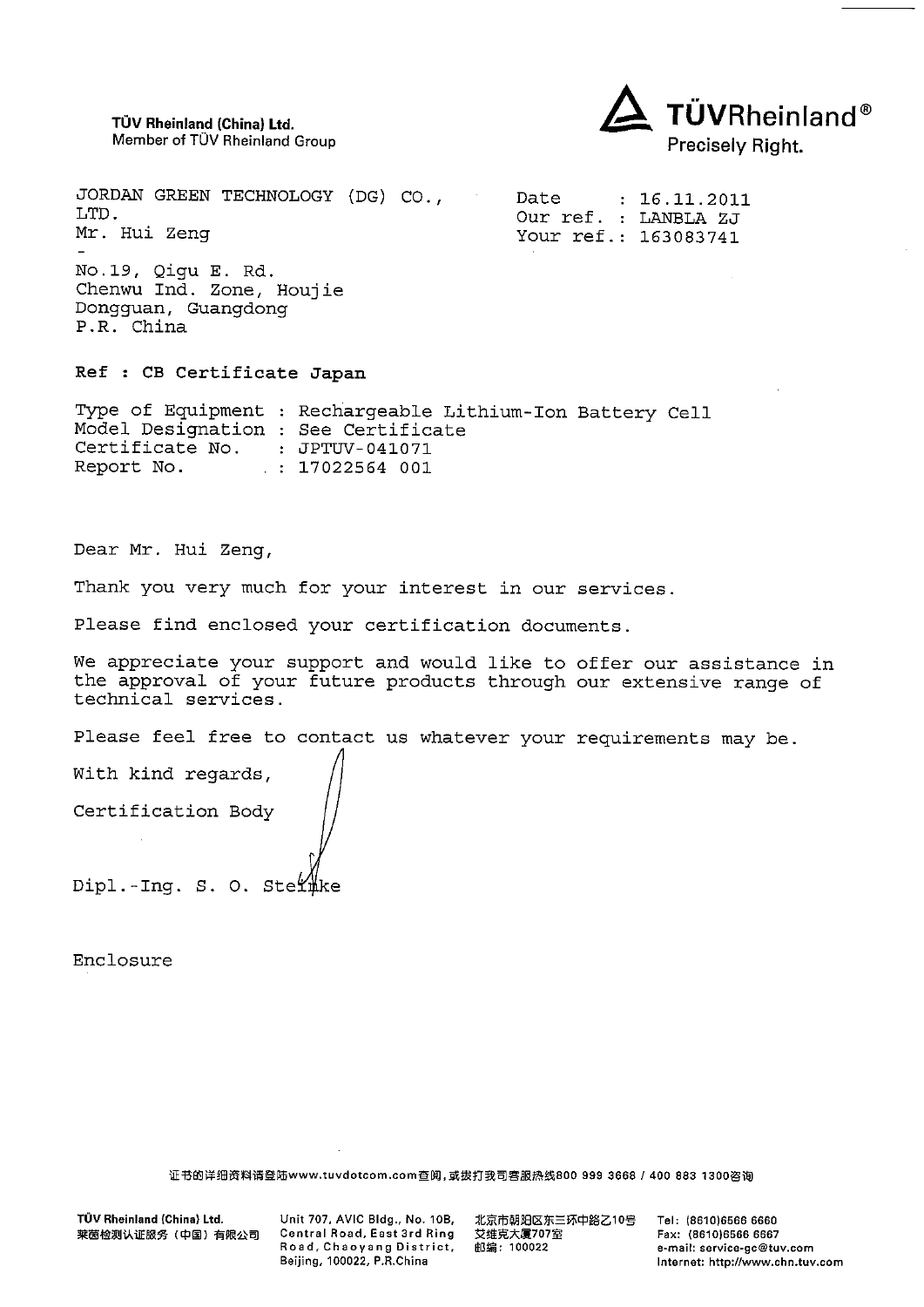



**TÜVRheinland®** 

## **TEST REPORT IEC 62133, First Edition**

**Secondary cells and batteries containing alkaline or other non-acid electrolytes – Safety requirements for portable sealed secondary cells, and for batteries made from them, for use in portable applications**

| <b>Report Reference No:</b>                                                              | 17022564 001                                                                                                                                                                                                                                                         |
|------------------------------------------------------------------------------------------|----------------------------------------------------------------------------------------------------------------------------------------------------------------------------------------------------------------------------------------------------------------------|
|                                                                                          | 2011-Nov-14                                                                                                                                                                                                                                                          |
| Total number of pages                                                                    | 16 pages                                                                                                                                                                                                                                                             |
| <b>CB Testing Laboratory:</b>                                                            | TÜV Rheinland (Shenzhen) Co., Ltd.                                                                                                                                                                                                                                   |
|                                                                                          | 3&4 F, Cybio Technology Building No. 1, Langshan No. 2 Road<br>South, 5th Industrial Area, High-Tech Industry Park North, Nanshan<br>District, 518057 Shenzhen, P.R. China                                                                                           |
| Applicant's name                                                                         | JORDAN GREEN TECHNOLOGY(DG) CO., LTD                                                                                                                                                                                                                                 |
|                                                                                          | NO.19, QiGu East Road, ChenWu Industrial Zone, Houjie Town,<br>Dongguan City, Guangdong Province, China.                                                                                                                                                             |
| <b>Test specification:</b>                                                               |                                                                                                                                                                                                                                                                      |
|                                                                                          | IEC 62133: 2002 (1st Edition)                                                                                                                                                                                                                                        |
|                                                                                          | CB/CAA                                                                                                                                                                                                                                                               |
| Non-standard test method                                                                 | N/A                                                                                                                                                                                                                                                                  |
| Test Report Form No                                                                      | <b>IEC62133A</b>                                                                                                                                                                                                                                                     |
| Test Report Form(s) Originator :                                                         | UL International Demko A/S                                                                                                                                                                                                                                           |
|                                                                                          | Dated 2008-02                                                                                                                                                                                                                                                        |
| (IECEE), Geneva, Switzerland. All rights reserved.                                       | Copyright © 2008 IEC System for Conformity Testing and Certification of Electrical Equipment                                                                                                                                                                         |
| the reader's interpretation of the reproduced material due to its placement and context. | This publication may be reproduced in whole or in part for non-commercial purposes as long as the IECEE is acknowledged as<br>copyright owner and source of the material. IECEE takes no responsibility for and will not assume liability for damages resulting from |
| Scheme procedure shall be removed.                                                       | If this Test Report Form is used by non-IECEE members, the IECEE/IEC logo and the reference to the CB                                                                                                                                                                |
|                                                                                          | This report is not valid as a CB Test Report unless signed by an approved CB Testing Laboratory and<br>appended to a CB Test Certificate issued by an NCB in accordance with IECEE 02.                                                                               |
| Test item description  :                                                                 | Rechargeable Lithium-Ion Battery Cell                                                                                                                                                                                                                                |
|                                                                                          | חי                                                                                                                                                                                                                                                                   |
|                                                                                          | Same as applicant                                                                                                                                                                                                                                                    |
|                                                                                          | Same as applicant                                                                                                                                                                                                                                                    |
| Model/Type reference:                                                                    | JD 50Ah(IFP36/130/190)                                                                                                                                                                                                                                               |
|                                                                                          | Same as applicant                                                                                                                                                                                                                                                    |
| Address of the factory                                                                   | Same as applicant                                                                                                                                                                                                                                                    |
|                                                                                          | 3.2V, 50Ah, 160Wh                                                                                                                                                                                                                                                    |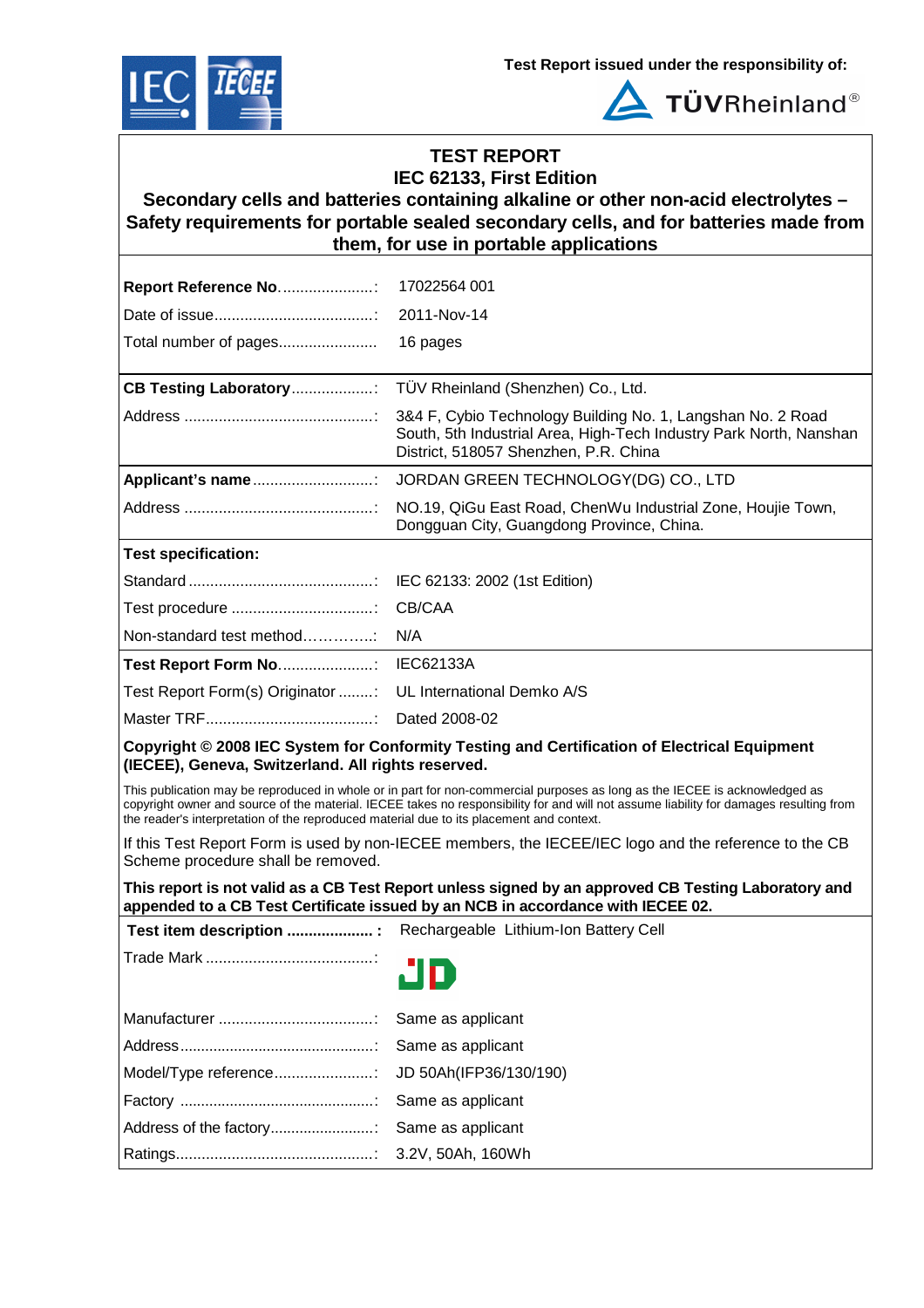$\Delta$  TÜVRheinland® Report No. 17022564 001

| Testing procedure and testing location: |                                       |                                                                                                                                                                          |                                    |  |  |
|-----------------------------------------|---------------------------------------|--------------------------------------------------------------------------------------------------------------------------------------------------------------------------|------------------------------------|--|--|
| ⊠                                       | <b>CB Testing Laboratory:</b>         |                                                                                                                                                                          | TÜV Rheinland (Shenzhen) Co., Ltd. |  |  |
|                                         | Testing location/ address             | 1 F, Cybio Technology Building No. 1, Langshan No. 2<br>Road South, 5th Industrial Area, High-Tech Industry Park<br>North, Nanshan District, 518057 Shenzhen, P.R. China |                                    |  |  |
|                                         | <b>Associated CB Test Laboratory:</b> |                                                                                                                                                                          |                                    |  |  |
|                                         | Testing location/ address             |                                                                                                                                                                          |                                    |  |  |
|                                         | Tested by (name + signature):         | <b>Black Lang</b>                                                                                                                                                        | Black. Long                        |  |  |
|                                         | Approved by (+ signature)             | Daniel Dai                                                                                                                                                               |                                    |  |  |
|                                         | Testing procedure: TMP                |                                                                                                                                                                          |                                    |  |  |
|                                         | Tested by (name + signature):         |                                                                                                                                                                          |                                    |  |  |
|                                         | Approved by (+ signature)             |                                                                                                                                                                          |                                    |  |  |
|                                         | Testing location/ address             |                                                                                                                                                                          |                                    |  |  |
| $\blacksquare$                          | Testing procedure: WMT                |                                                                                                                                                                          |                                    |  |  |
|                                         | Tested by (name + signature)          |                                                                                                                                                                          |                                    |  |  |
|                                         | Witnessed by (+ signature):           |                                                                                                                                                                          |                                    |  |  |
|                                         | Approved by (+ signature) :           |                                                                                                                                                                          |                                    |  |  |
|                                         | Testing location/ address             |                                                                                                                                                                          |                                    |  |  |
| $\Box$                                  | Testing procedure: SMT                |                                                                                                                                                                          |                                    |  |  |
|                                         | Tested by (name + signature):         |                                                                                                                                                                          |                                    |  |  |
|                                         | Approved by (+ signature) :           |                                                                                                                                                                          |                                    |  |  |
|                                         | Supervised by (+ signature):          |                                                                                                                                                                          |                                    |  |  |
|                                         | Testing location/ address             |                                                                                                                                                                          |                                    |  |  |
|                                         | Testing procedure: RMT                |                                                                                                                                                                          |                                    |  |  |
|                                         | Tested by (name + signature):         |                                                                                                                                                                          |                                    |  |  |
|                                         | Approved by (+ signature)             |                                                                                                                                                                          |                                    |  |  |
|                                         | Supervised by (+ signature)           |                                                                                                                                                                          |                                    |  |  |
|                                         | Testing location/ address             |                                                                                                                                                                          |                                    |  |  |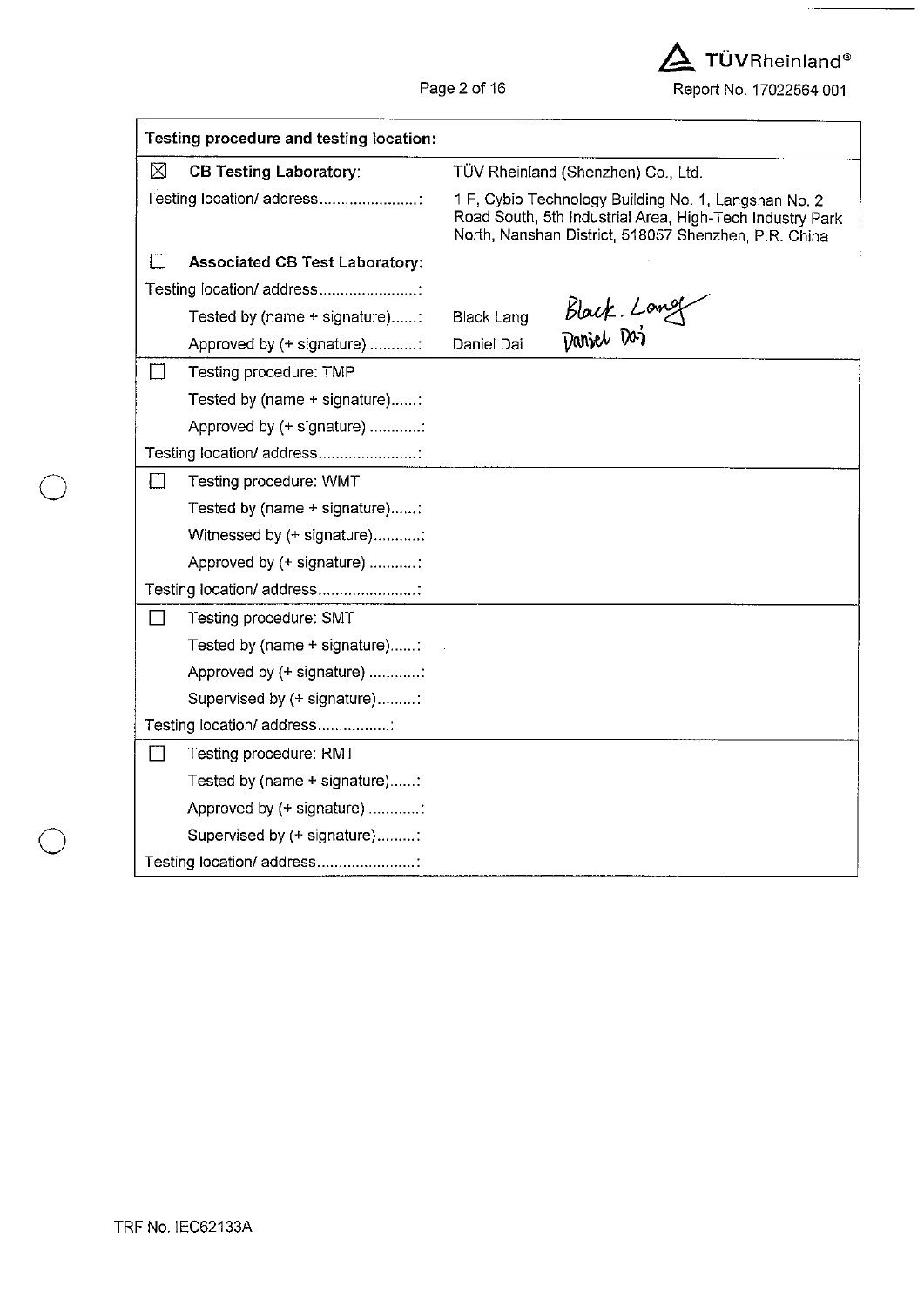| <b>Summary of testing:</b>                                                                                                                                                                                                                                                                                                                                                                                                                                                                                                                                                |                                                                                                                                                                             |  |  |  |
|---------------------------------------------------------------------------------------------------------------------------------------------------------------------------------------------------------------------------------------------------------------------------------------------------------------------------------------------------------------------------------------------------------------------------------------------------------------------------------------------------------------------------------------------------------------------------|-----------------------------------------------------------------------------------------------------------------------------------------------------------------------------|--|--|--|
| Tests performed (name of test and test clause):                                                                                                                                                                                                                                                                                                                                                                                                                                                                                                                           | <b>Testing location:</b>                                                                                                                                                    |  |  |  |
| Test items:                                                                                                                                                                                                                                                                                                                                                                                                                                                                                                                                                               | TÜV Rheinland (Shenzhen) Co., Ltd.                                                                                                                                          |  |  |  |
| cl.4.1 Charging procedure for test purpose;<br>cl.4.2.1 Continuous low-rate charging;<br>cl.4.2.2 Vibration;<br>cl.4.2.3 Moulded case stress at high ambient<br>temperature;<br>cl.4.2.4 Temperature cycling;<br>cl.4.3.2 External short circuit;<br>cl.4.3.3 Free fall;<br>cl.4.3.4 Mechanical shock (crash hazard);<br>cl.4.3.5 Thermal abuse;<br>cl.4.3.6 Crushing of cells;<br>cl.4.3.7 Low pressure;<br>cl.4.3.9 Overcharge for lithium systems;<br>cl.4.3.10 Forced discharge;<br>cl.4.3.11 Cell protection against a high charging rate<br>(lithium systems only). | 1 F, Cybio Technology Building No. 1, Langshan<br>No. 2 Road South, 5th Industrial Area, High-Tech<br>Industry Park North, Nanshan District, 518057<br>Shenzhen, P.R. China |  |  |  |
| Tests are made with the number of cells specified in<br>IEC 62133 Table 1.                                                                                                                                                                                                                                                                                                                                                                                                                                                                                                |                                                                                                                                                                             |  |  |  |
| <b>Summary of compliance with National Differences:</b>                                                                                                                                                                                                                                                                                                                                                                                                                                                                                                                   |                                                                                                                                                                             |  |  |  |
| AT, DE, DK, FI, FR, HU, KR, NL, SA, SE, SG, TR.                                                                                                                                                                                                                                                                                                                                                                                                                                                                                                                           |                                                                                                                                                                             |  |  |  |
| AT=Austria, DE=Germany, DK=Denmark, FI=Finland, FR=France, HU=Hungary, KR=Republic of Korea,<br>NL=The Netherlands, SA=Saudi Arabia, SE=Sweden, SG=Singapore, TR=Turkey.<br>All national differences of EU group considered according to EN 62133: 2003.                                                                                                                                                                                                                                                                                                                  |                                                                                                                                                                             |  |  |  |
| Copy of marking plate:                                                                                                                                                                                                                                                                                                                                                                                                                                                                                                                                                    |                                                                                                                                                                             |  |  |  |
| ROHS<br>Standar IEC62133<br>Warning<br>Keep the battery away from fire.<br>Never make the circuit short or<br>squeeze the battery.<br>JORDAN GREEN TECHNOLOGY (DG) CO., LTD.                                                                                                                                                                                                                                                                                                                                                                                              | D Rechargeable IFP Li-ion Battery Cell<br>JD 50Ah (IFP36/130/190)<br>3.2V 50Ah 160Wh                                                                                        |  |  |  |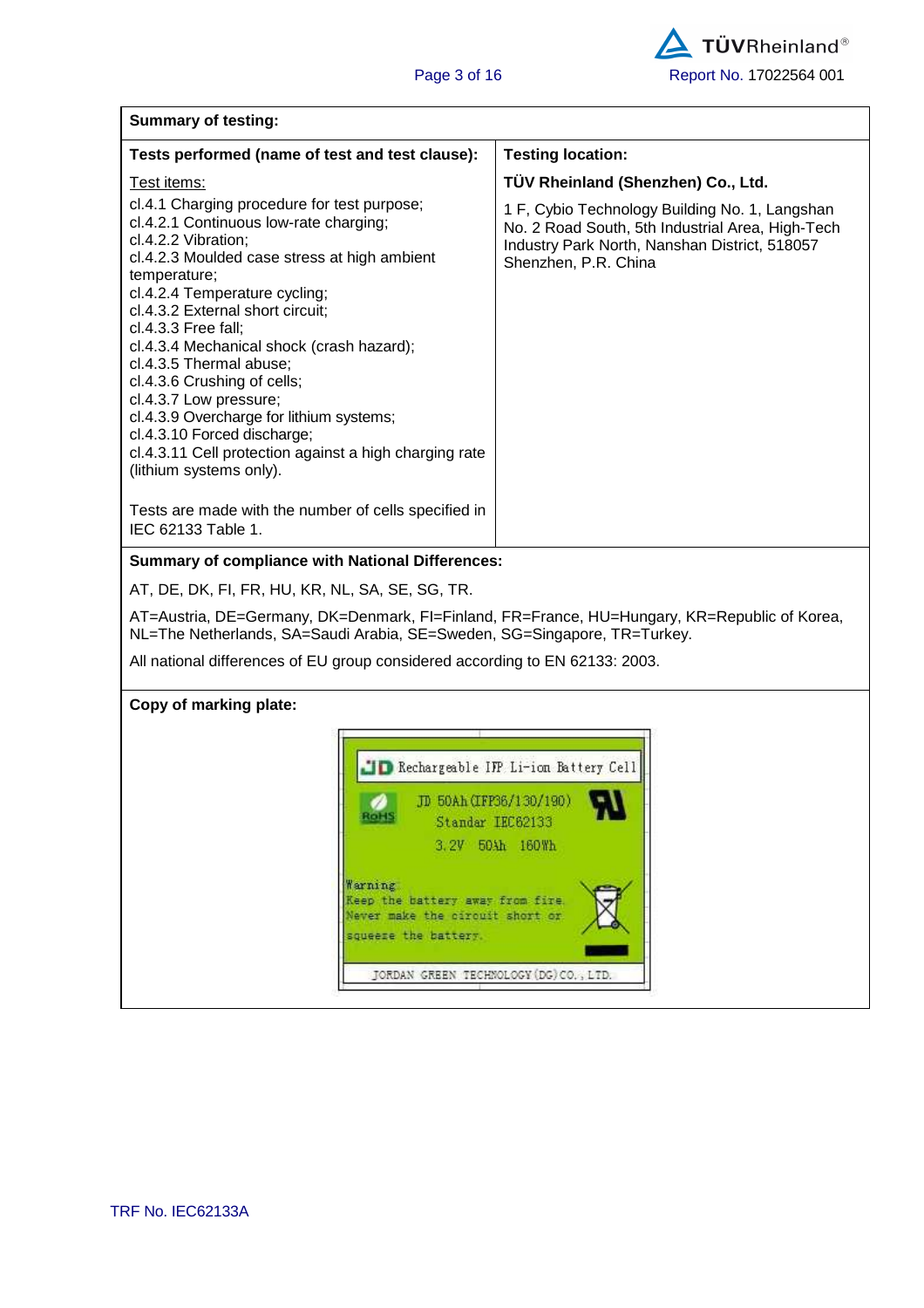|                                                                                                                                                                                                                                                                                                                                                                                       | JD 50Ah(IFP36/130/190) |  |  |  |
|---------------------------------------------------------------------------------------------------------------------------------------------------------------------------------------------------------------------------------------------------------------------------------------------------------------------------------------------------------------------------------------|------------------------|--|--|--|
|                                                                                                                                                                                                                                                                                                                                                                                       | Portable               |  |  |  |
|                                                                                                                                                                                                                                                                                                                                                                                       | 3.2V                   |  |  |  |
|                                                                                                                                                                                                                                                                                                                                                                                       | 50Ah                   |  |  |  |
|                                                                                                                                                                                                                                                                                                                                                                                       | 10A                    |  |  |  |
|                                                                                                                                                                                                                                                                                                                                                                                       | 10A                    |  |  |  |
|                                                                                                                                                                                                                                                                                                                                                                                       | 50A                    |  |  |  |
|                                                                                                                                                                                                                                                                                                                                                                                       | 250A                   |  |  |  |
|                                                                                                                                                                                                                                                                                                                                                                                       |                        |  |  |  |
|                                                                                                                                                                                                                                                                                                                                                                                       |                        |  |  |  |
| Possible test case verdicts:                                                                                                                                                                                                                                                                                                                                                          |                        |  |  |  |
|                                                                                                                                                                                                                                                                                                                                                                                       |                        |  |  |  |
|                                                                                                                                                                                                                                                                                                                                                                                       |                        |  |  |  |
|                                                                                                                                                                                                                                                                                                                                                                                       |                        |  |  |  |
|                                                                                                                                                                                                                                                                                                                                                                                       |                        |  |  |  |
|                                                                                                                                                                                                                                                                                                                                                                                       |                        |  |  |  |
|                                                                                                                                                                                                                                                                                                                                                                                       |                        |  |  |  |
| <b>General remarks:</b>                                                                                                                                                                                                                                                                                                                                                               |                        |  |  |  |
| The test results presented in this report relate only to the object tested.<br>This report shall not be reproduced, except in full, without the written approval of the Issuing testing laboratory.<br>The completed test report includes the attachment 1: Photo documents (2 pages).<br>والمستمرس والمستلم والمستلم والمستعل والمستنا والمستناء والمستنبذ والملاح المتناور والمنازل |                        |  |  |  |

Throughout this report a point is used as the decimal separator.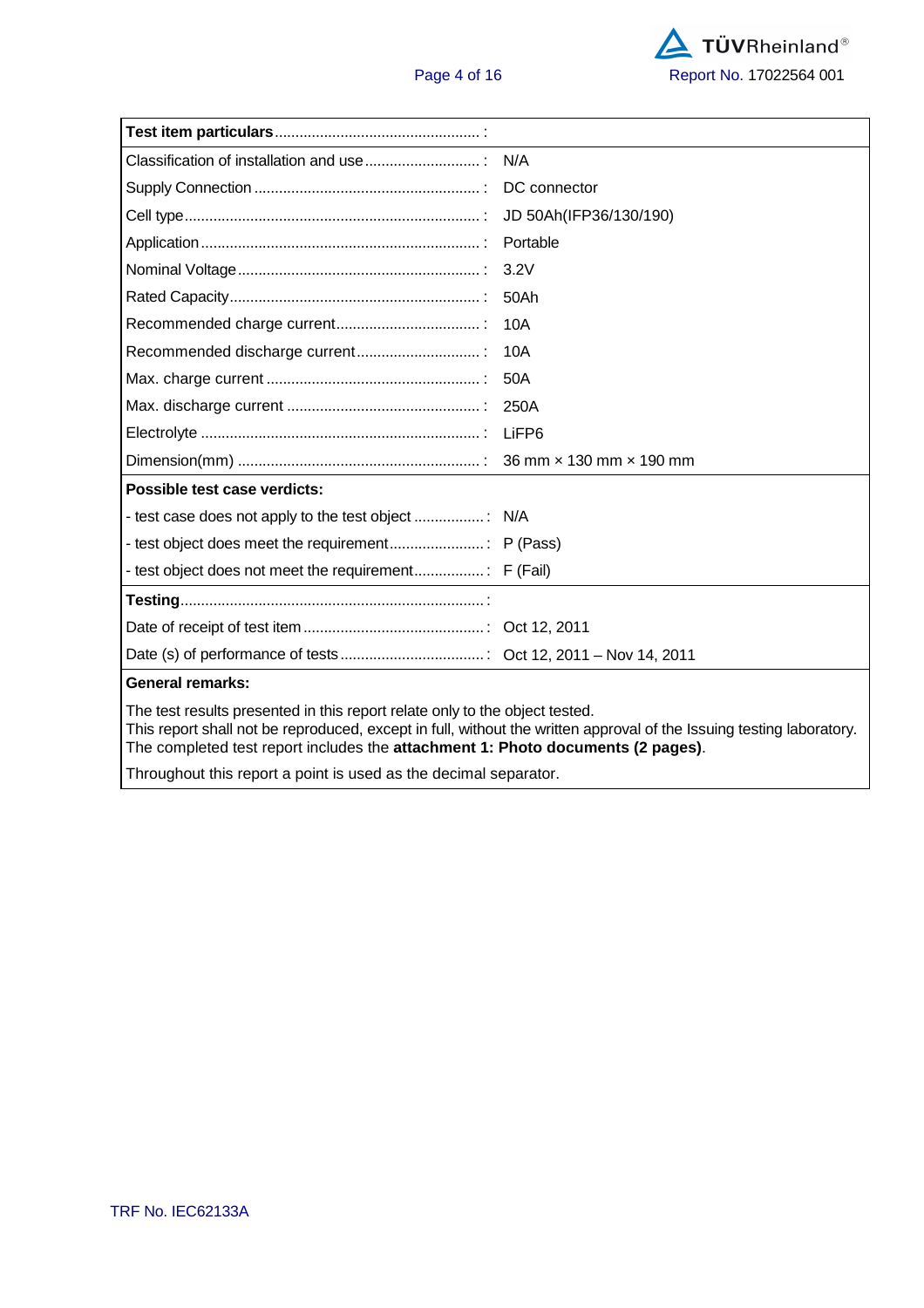#### **General product information:**

The cell consists of the positive electrode plate, negative electrode plate, separator, electrolyte and aluminum case. The positive and negative electrode plates are housed in the case in the state being separated by the separator.

The main features of this model are shown as below:

| Model                          | Nominal<br>capacity | Nominal<br>voltage | Nominal<br>Charge<br>Current | Nominal<br>Discharge<br>Current | Maximum<br>Charge<br>Current | Maximum<br>Discharge<br>Current | Maximum<br>Charge<br>Voltage | Cut-off<br>Voltage |
|--------------------------------|---------------------|--------------------|------------------------------|---------------------------------|------------------------------|---------------------------------|------------------------------|--------------------|
| JD 50Ah<br>(IFP36/130/<br>190) | 50Ah                | 3.2V               | 10A                          | 10A                             | 50A                          | 250A                            | 3.75V                        | 2.3V               |

Construction:





Circuit diagram: None, cell only

TRF No. IEC62133A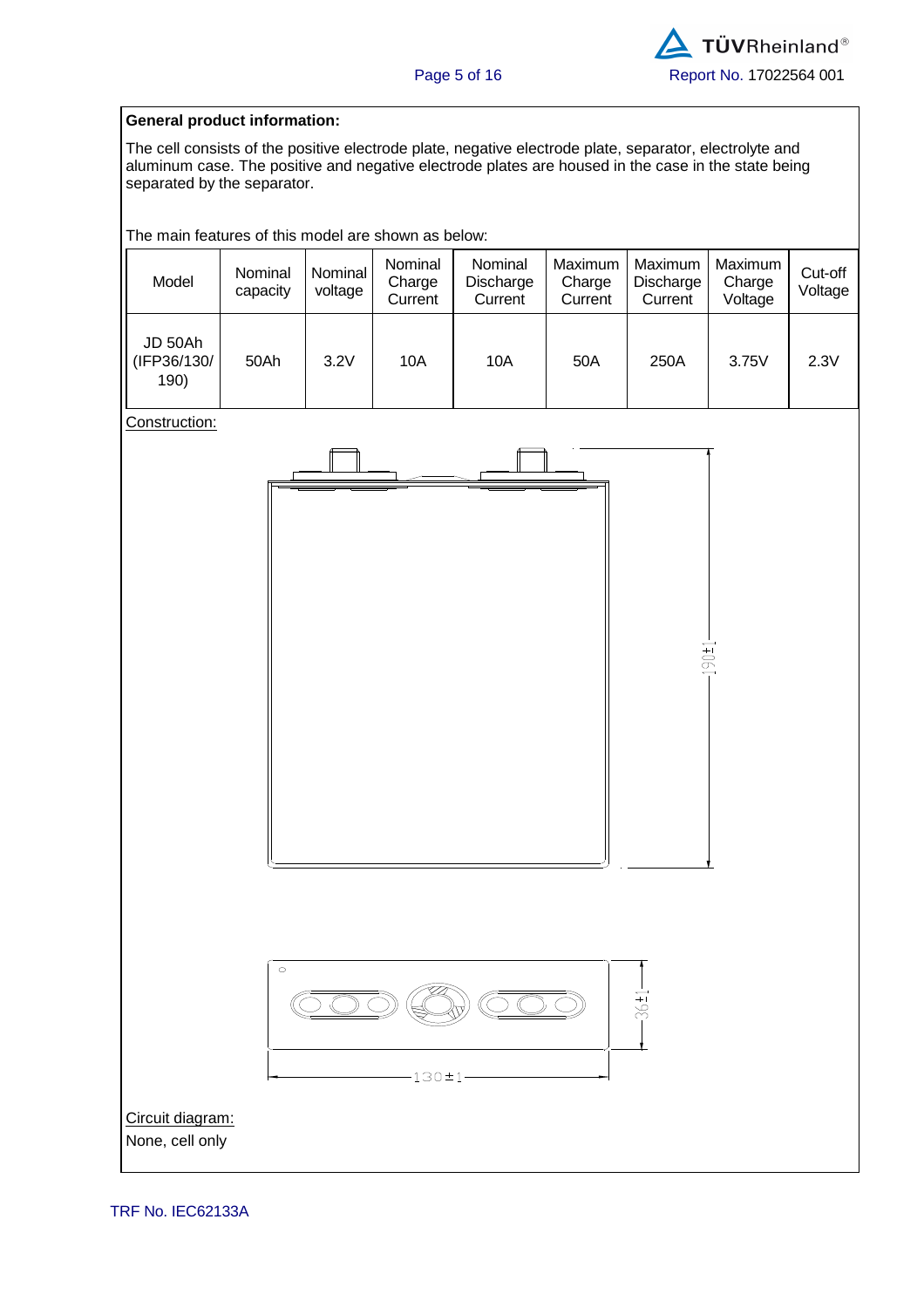

Page 6 of 16 Report No. 17022564 001

IEC 62133:2002

|               | <b>ILV VATUU.AVVA</b>               |       |
|---------------|-------------------------------------|-------|
| $\sim$<br>vı. | est<br>$\sim$ $\sim$<br>keguirement | 'ulCt |
|               |                                     |       |

| 1            | <b>General</b>                                                                                                                                                                                                                    |                                                                             | $\mathsf{P}$ |
|--------------|-----------------------------------------------------------------------------------------------------------------------------------------------------------------------------------------------------------------------------------|-----------------------------------------------------------------------------|--------------|
|              | Parameter measurement tolerances                                                                                                                                                                                                  |                                                                             | P            |
| $\mathbf{2}$ | <b>General Safety Considerations</b>                                                                                                                                                                                              |                                                                             | P            |
|              | Cells and batteries subject to intended use be safe and<br>continue to function in all respects                                                                                                                                   |                                                                             | P            |
|              | Cells and batteries subject to reasonably foreseeable<br>misuse do not present significant hazards.                                                                                                                               |                                                                             | P            |
| 2.1          | <b>Insulation and Wiring</b>                                                                                                                                                                                                      |                                                                             | P            |
|              | Insulation Resistance between an accessible metal<br>case (excluding electrical contacts) and positive<br>terminals $\geq$ 5M $\Omega$ .                                                                                          | $>$ 5M $\Omega$ .                                                           | P            |
|              | Internal wiring and insulation are sufficient to withstand<br>maximum anticipated current, voltage and temperature<br>requirements                                                                                                | No internal wire                                                            | N/A          |
|              | Orientation of wiring maintains adequate creepage and<br>clearance distances between conductors. Mechanical<br>integrity of internal connections are sufficient to<br>accommodate conditions of reasonably foreseeable<br>misuse. | No internal wire                                                            | N/A          |
| 2.2          | Venting                                                                                                                                                                                                                           |                                                                             | P            |
|              | Battery cases and cells incorporate a pressure relief<br>mechanism or are constructed so that they relieve<br>excessive internal pressure at a value and rate that will<br>preclude rupture, explosion and self-ignition.         | Explosion-proof safety valve<br>for venting exists.                         | P            |
|              | Encapsulant used to support cells within an outer casing<br>does not cause the battery to overheat during normal<br>operation no inhibit pressure relief.                                                                         | Explosion-proof safety valve<br>for venting exists.                         | P            |
| 2.3          | <b>Temperature/current management</b>                                                                                                                                                                                             | Cell only                                                                   | N/A          |
|              | The batteries are designed such that abnormal<br>temperature rise conditions are prevented.                                                                                                                                       |                                                                             | N/A          |
|              | Means is provided to limit current to safe levels during<br>charge and discharge.                                                                                                                                                 |                                                                             | N/A          |
| 2.4          | <b>Terminal contacts</b>                                                                                                                                                                                                          |                                                                             | P            |
|              | Terminals have a clear polarity marking on the external<br>surface of the battery.                                                                                                                                                | The "+" and "-" polarity<br>explicitly marked on surface<br>of the battery. | P            |
|              | The size and shape of the terminal contacts ensure that<br>they can carry the maximum anticipated current.                                                                                                                        |                                                                             | P            |
|              | External terminal contact surfaces are formed from<br>conductive materials with good mechanical strength and<br>corrosion resistance.                                                                                             |                                                                             | P            |
|              | Terminal contacts are arranged to minimize the risk of<br>short circuits.                                                                                                                                                         |                                                                             | P            |
| 2.5          | Assembly of cells into batteries                                                                                                                                                                                                  | Cell only                                                                   | N/A          |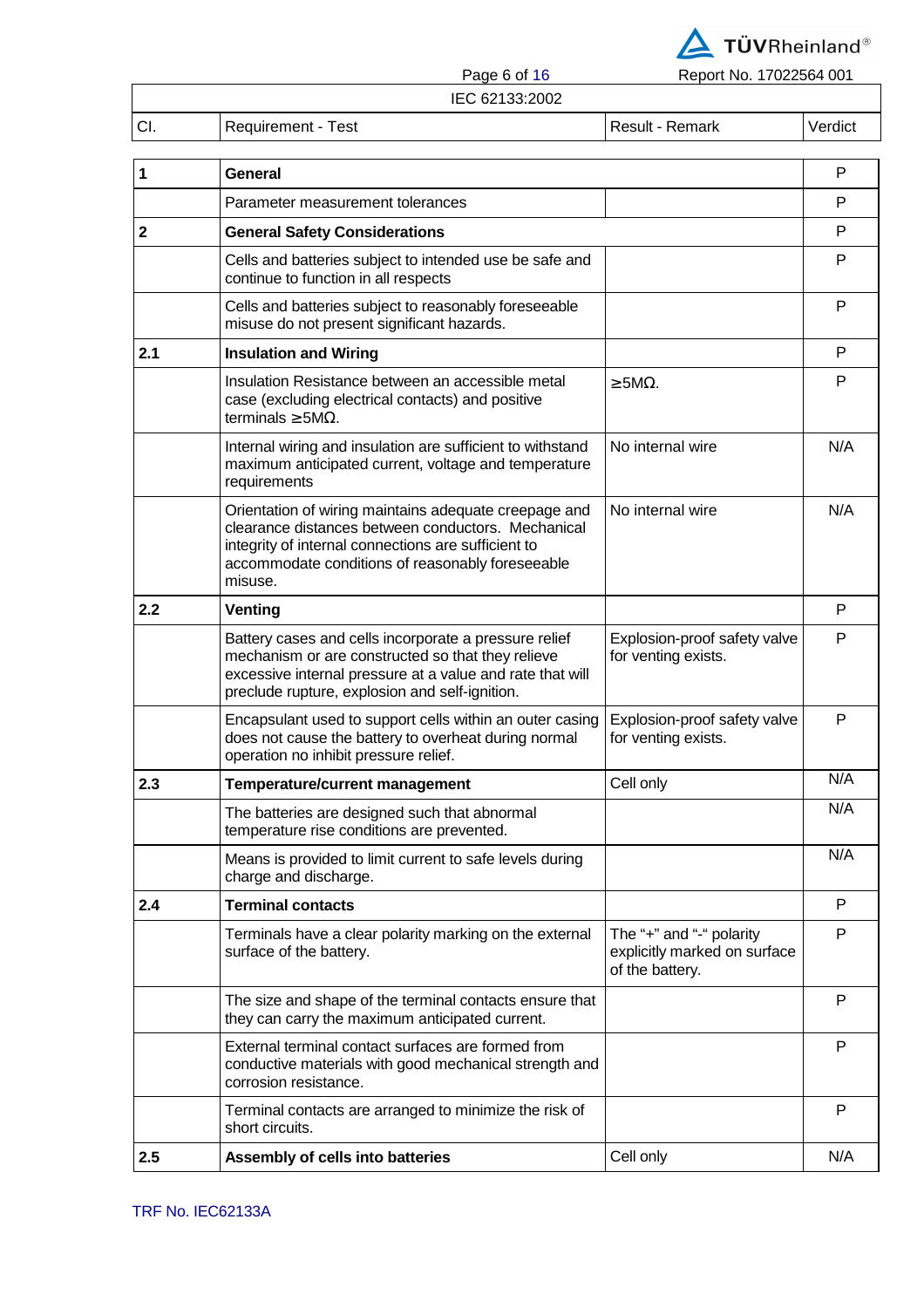

Page 7 of 16 Report No. 17022564 001

|       | IEC 62133:2002                                                                                                                                                                                                                                                                                                                                                                                                                 |                                                                  |         |
|-------|--------------------------------------------------------------------------------------------------------------------------------------------------------------------------------------------------------------------------------------------------------------------------------------------------------------------------------------------------------------------------------------------------------------------------------|------------------------------------------------------------------|---------|
| CI.   | <b>Requirement - Test</b>                                                                                                                                                                                                                                                                                                                                                                                                      | Result - Remark                                                  | Verdict |
|       | Cells used in the battery assembly have closely<br>matched capacities, are of the same design, and are of<br>the same chemistry and same manufacturer.                                                                                                                                                                                                                                                                         |                                                                  | N/A     |
|       | The battery incorporates separate circuitry to prevent<br>cell reversal from uneven charges as the pack is<br>designed for the selective discharge of a portion of its<br>series connected cells.                                                                                                                                                                                                                              |                                                                  | N/A     |
| 2.6   | <b>Quality Plan</b>                                                                                                                                                                                                                                                                                                                                                                                                            |                                                                  | P       |
|       | The manufacture has prepared a quality plan defining<br>the procedures for the inspection of materials,<br>components, cells and batteries and which covers the<br>process of producing each type of cell and battery.                                                                                                                                                                                                         | Complied.                                                        | P       |
| 3     | <b>Type Test Conditions</b>                                                                                                                                                                                                                                                                                                                                                                                                    |                                                                  | P       |
|       | Tests were conducted with the number of cells or<br>batteries as outlined in Table 1 of IEC 62133 with cells<br>or batteries that were not more than 3 months old.                                                                                                                                                                                                                                                             | Complied.                                                        | P       |
|       | Unless noted otherwise in the test methods, testing was<br>conducted in an ambient of $20^{\circ}$ C $\pm$ 5°C.                                                                                                                                                                                                                                                                                                                | Tests are carried out at<br>$20^{\circ}$ C-25 $^{\circ}$ C.      | P       |
| 4     | <b>Specific requirements and tests</b>                                                                                                                                                                                                                                                                                                                                                                                         |                                                                  | P       |
| 4.1   | <b>Charging procedure for test purposes</b>                                                                                                                                                                                                                                                                                                                                                                                    | Test is carried out at 22°C-<br>$25^{\circ}$ C.                  | P       |
|       |                                                                                                                                                                                                                                                                                                                                                                                                                                | Charging method: CC=<br>10A, CV=3.75V, Cut off<br>current=500mA. |         |
| 4.2   | <b>Intended Use</b>                                                                                                                                                                                                                                                                                                                                                                                                            | See below                                                        | P       |
| 4.2.1 | Continuous Low-Rate Charging                                                                                                                                                                                                                                                                                                                                                                                                   | CC=10A, CV=3.75V,<br>Duration: 28 days.                          | P       |
|       | Fully charged cells are subjected for 28 days to a<br>charge as specified by the manufacturer.                                                                                                                                                                                                                                                                                                                                 | See above.                                                       | Р       |
|       | Nickel systems: no fire, no explosion                                                                                                                                                                                                                                                                                                                                                                                          | Lithium system.                                                  | N/A     |
|       | Lithium systems: no fire, no explosion, no leakage                                                                                                                                                                                                                                                                                                                                                                             | See table 4.2.1.                                                 | P       |
| 4.2.2 | Vibration                                                                                                                                                                                                                                                                                                                                                                                                                      |                                                                  | N/A     |
|       | The measured open circuit voltage of the fully charged<br>cells or batteries is within anticipated parameters                                                                                                                                                                                                                                                                                                                  | <b>Test complied</b>                                             | P       |
|       | The cells or batteries are subjected to a vibration<br>sequence as outlined in Table 2 of IEC 62133 with<br>amplitude of 0.75 mm and a total maximum excursion of<br>1.52 mm. The frequency was varied at the rate of 1<br>Hz/min between the limits of 10 Hz and 55 Hz. The<br>entire range of frequencies (10 Hz to 55 Hz) and return<br>(55 Hz to 10 Hz) was traversed in 90 min $\pm$ 5 min for<br>each mounting position. |                                                                  | P       |
|       | The vibration was applied in each of three mutually<br>perpendicular directions.                                                                                                                                                                                                                                                                                                                                               |                                                                  | P       |
|       | Results: no fire, no explosion, no leakage                                                                                                                                                                                                                                                                                                                                                                                     | No fire, explosion or<br>leakage.                                | P       |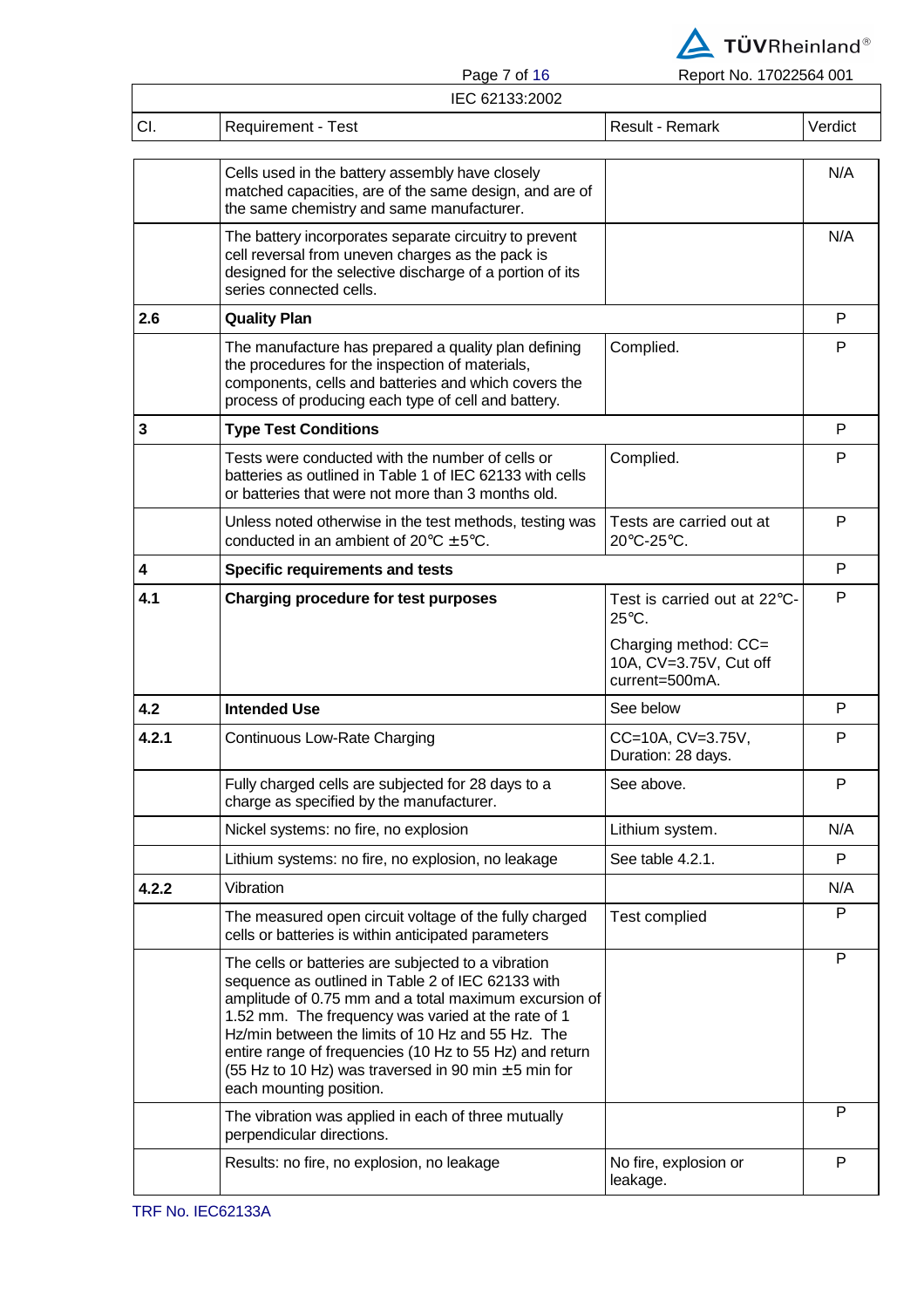

┑

Page 8 of 16 Report No. 17022564 001

# Page 8 of 16

|       | IEU 62133.2002                                                                                                                                                                                                                                                                                    |                                                                                             |         |
|-------|---------------------------------------------------------------------------------------------------------------------------------------------------------------------------------------------------------------------------------------------------------------------------------------------------|---------------------------------------------------------------------------------------------|---------|
| CI.   | <b>Requirement - Test</b>                                                                                                                                                                                                                                                                         | Result - Remark                                                                             | Verdict |
| 4.2.3 | Moulded case stress at high ambient temperature                                                                                                                                                                                                                                                   | Tested complied.                                                                            | P       |
|       | Fully charged batteries were placed in an air-circulating<br>oven at a temperature of $70^{\circ}$ C $\pm$ 2°C for 7 hours.<br>Afterwards, they are removed and allowed to return to<br>room temperature.                                                                                         |                                                                                             | P       |
|       | Results: no physical distortion of the battery casing<br>resulting in exposure if internal components.                                                                                                                                                                                            | No physical distortion                                                                      | P       |
| 4.2.4 | Temperature cycling                                                                                                                                                                                                                                                                               |                                                                                             | P       |
|       | Fully charged cells or batteries were subjected to<br>temperature cycling (-20°C, +75°C) in forced draught<br>chambers according to the procedure outlined in 4.2.4<br>b) and Fig. 1 of IEC 62133.                                                                                                | Tested complied.                                                                            | P       |
|       | After the fifth cycle, the cells or batteries were stored for<br>7 days prior to examination.                                                                                                                                                                                                     |                                                                                             | P       |
|       | Results: No fire, no explosion, no leakage                                                                                                                                                                                                                                                        | No fire, explosion or<br>leakage.                                                           | P       |
| 4.3   | Reasonably foreseeable misuse                                                                                                                                                                                                                                                                     |                                                                                             | P       |
| 4.3.1 | Incorrect installation of a cell (nickel systems only)                                                                                                                                                                                                                                            | Lithium systems.                                                                            | N/A     |
|       | Four fully charged cells of the same brand, type, size<br>and age were connected in series with one of the four<br>cells reversed. The assembly was connected across a<br>1-ohm resistor until the vent opens or until the<br>temperature of the reversed cell returns to ambient<br>temperature. |                                                                                             | N/A     |
|       | Alternatively, a stabilized dc power supply was used t<br>simulate the conditions imposed on the reversed cell.                                                                                                                                                                                   |                                                                                             | N/A     |
|       | Results: no fire, no explosion                                                                                                                                                                                                                                                                    |                                                                                             | N/A     |
| 4.3.2 | <b>External short circuit</b>                                                                                                                                                                                                                                                                     |                                                                                             | P       |
|       | Fully charged cells or batteries were subjected to a short<br>circuit test at $20^{\circ}$ C $\pm$ 5°C.                                                                                                                                                                                           | Max. temperature rise<br>30.6K                                                              | P       |
|       | Fully charged cells or batteries were subjected to a short<br>circuit test at $55^{\circ}$ C $\pm$ 5°C.                                                                                                                                                                                           | Max. temperature rise<br>7.1K                                                               | P       |
|       | The external resistance did not exceed 100 m $\Omega$ .                                                                                                                                                                                                                                           | See Table 4.3.2.                                                                            | P       |
|       | The cells or batteries were tested for 24 h or until the<br>case temperature declined by 20% of the maximum<br>temperature rise.                                                                                                                                                                  | Tested until the case<br>temperature declined by<br>20% of the maximum<br>temperature rise. | P       |
|       | Results: no fire, no explosion.                                                                                                                                                                                                                                                                   | See Table 4.3.2.                                                                            | P       |
| 4.3.3 | Free fall                                                                                                                                                                                                                                                                                         |                                                                                             | P       |
|       | Fully charged cells or batteries were dropped 3 times<br>from a height of 1.0 m onto a concrete floor.                                                                                                                                                                                            | Tested complied.                                                                            | P       |
|       | Results: no fire, no explosion                                                                                                                                                                                                                                                                    | No fire or explosion.                                                                       | P       |
| 4.3.4 | Mechanical shock (crash hazard)                                                                                                                                                                                                                                                                   |                                                                                             | P       |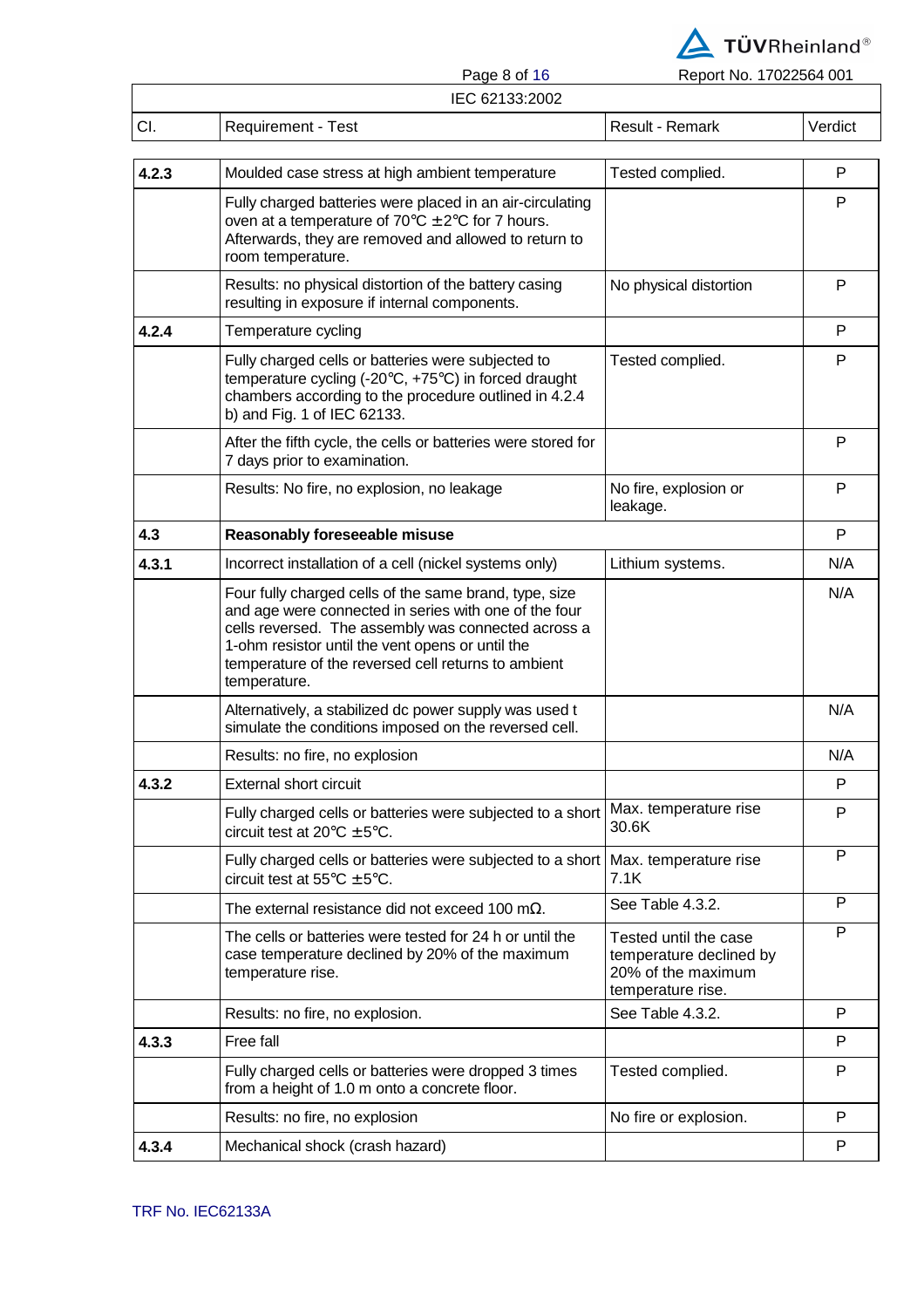

|     | Page 9 01 10       | Report No. 17022504 UUT |         |
|-----|--------------------|-------------------------|---------|
|     | IEC 62133:2002     |                         |         |
| CI. | Requirement - Test | Result - Remark         | Verdict |

|        | Fully charged cells or batteries were subjected to a total<br>of three shocks of equal magnitude applied in each of<br>three mutually perpendicular directions. At least on of<br>the directions was perpendicular to a flat face. During<br>the initial 3 milliseconds, the minimum average<br>acceleration was 75 $g_n$ . The peak acceleration was<br>between 125 $g_n$ and 175 $g_n$ . | Tested complied.                  | P   |
|--------|--------------------------------------------------------------------------------------------------------------------------------------------------------------------------------------------------------------------------------------------------------------------------------------------------------------------------------------------------------------------------------------------|-----------------------------------|-----|
|        | Results: no fire, no explosion, no leakage                                                                                                                                                                                                                                                                                                                                                 | No fire or explosion.             | P   |
| 4.3.5  | Thermal abuse                                                                                                                                                                                                                                                                                                                                                                              |                                   | P   |
|        | Fully charged cells were placed in a gravity or circulating<br>air-convention oven. The oven temperature was raised<br>at a rate of $5^{\circ}$ C/min $\pm$ 2°C/min to a temperature of<br>130 $\degree$ C $\pm$ 2 $\degree$ C. The cell remained at that temperature for<br>10 minutes before the test was discontinued.                                                                  | Tested complied.                  | P   |
|        | Results: no fire, no explosion                                                                                                                                                                                                                                                                                                                                                             | No fire or explosion.             | P   |
| 4.3.6  | Crushing of cells                                                                                                                                                                                                                                                                                                                                                                          |                                   | P   |
|        | Fully charged cells were crushed between two flat<br>surfaces with a hydraulic ram exerting a force of 13 kN $\pm$<br>1 kN.                                                                                                                                                                                                                                                                | Tested complied.                  | P   |
|        | A cylindrical or prismatic cell was crushed with its<br>longitudinal axis parallel to the flat surfaces of the<br>crushing apparatus.                                                                                                                                                                                                                                                      |                                   | P   |
|        | A second set of prismatic cells was tested, rotated 90<br>degrees around their longitudinal axis compared to the<br>first set.                                                                                                                                                                                                                                                             |                                   | P   |
|        | Results: no fire, no explosion.                                                                                                                                                                                                                                                                                                                                                            | No fire or explosion.             | P   |
| 4.3.7  | Low pressure                                                                                                                                                                                                                                                                                                                                                                               |                                   | P   |
|        | Fully charged cells are placed in a vacuum chamber<br>whose internal pressure was gradually reduced to a<br>pressure equal to or less than 11.6 kPa and held at that<br>value for 6 hours.                                                                                                                                                                                                 | Tested complied.                  | P   |
|        | Results: no fire, no explosion, no leakage                                                                                                                                                                                                                                                                                                                                                 | No fire, explosion or<br>leakage. | P   |
| 4.3.8  | Overcharge for nickel systems                                                                                                                                                                                                                                                                                                                                                              | Lithium systems.                  | N/A |
|        | A discharged cell or battery was subjected to a high-rate<br>charge of 2.5 times the recommended charging current<br>for a time that produced a 250% charge input (250% of<br>rated capacity).                                                                                                                                                                                             |                                   | N/A |
|        | Results: no fire, no explosion.                                                                                                                                                                                                                                                                                                                                                            |                                   | N/A |
| 4.3.9  | Overcharge for lithium systems                                                                                                                                                                                                                                                                                                                                                             |                                   | P   |
|        | A discharged cell was charged from a power supply of $\geq$<br>10 V, at a charging current $I_{rec}$ recommended by the<br>manufacturer for 2.5 $C_5/I_{rec}$ hours.                                                                                                                                                                                                                       | 10V, 10A, 12.5 hours.             | P   |
|        | Results: no fire, no explosion.                                                                                                                                                                                                                                                                                                                                                            | See table 4.3.9.                  | P   |
| 4.3.10 | Forced discharge                                                                                                                                                                                                                                                                                                                                                                           |                                   | P   |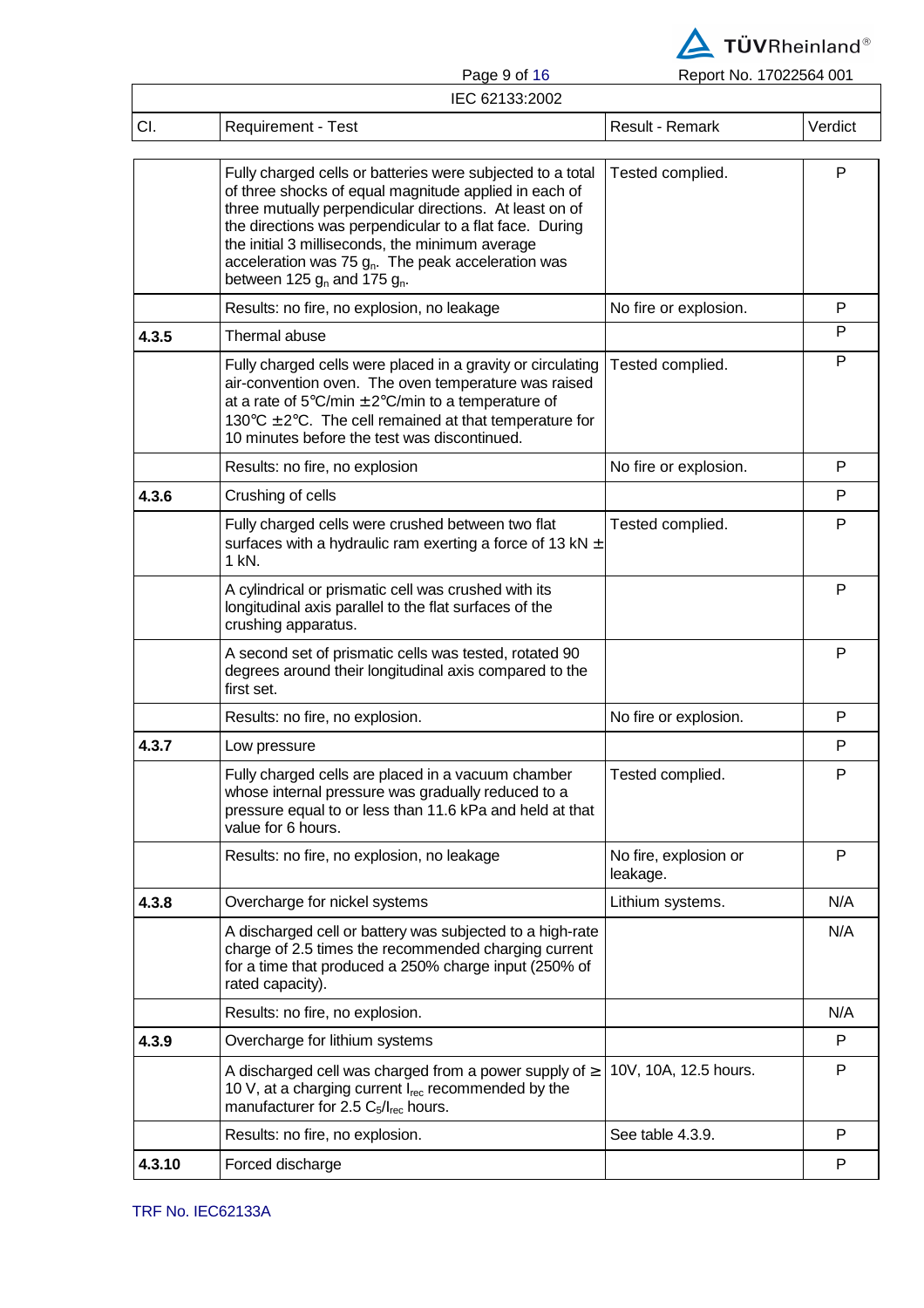

Page 10 of 16 Report No. 17022564 001

|      |                    | <b>Fays IV VI IV</b> | <b>INGDUILINU. TIUZZJUT UUT</b> |         |
|------|--------------------|----------------------|---------------------------------|---------|
|      |                    | IEC 62133:2002       |                                 |         |
| ICI. | Requirement - Test |                      | Result - Remark                 | Verdict |

| Discharged cells intended for use in multi-cell<br>applications, were subjected to a reverse charge 1t 1.0 $I_t$<br>(A) for 90 minutes.                                                                                                        | Reverse charge $=$ 50A.                                                    | P   |
|------------------------------------------------------------------------------------------------------------------------------------------------------------------------------------------------------------------------------------------------|----------------------------------------------------------------------------|-----|
| Results: no fire, no explosion                                                                                                                                                                                                                 | See table 4.3.10.                                                          | P   |
| Cell protection against a high charging rate (lithium<br>systems only)                                                                                                                                                                         |                                                                            | P   |
| Discharged cells were charged at three times the<br>charging current recommended by the manufacturer<br>until the cells was fully charged or an internal safety<br>devices cut off the charge current before the cell<br>became fully charged. | $10A \times 3 = 30A$                                                       | P   |
| Results: no fire, no explosion                                                                                                                                                                                                                 |                                                                            | P   |
| <b>Information for safety</b>                                                                                                                                                                                                                  |                                                                            | P   |
| Information is provided to equipment manufacturers in<br>the form of instructions to minimize and mitigate<br>hazards associated with the cells or batteries in<br>accordance with guidelines outlined in informative<br>Annex A.              | Information for safety<br>mentioned in<br>manufacturer's<br>specification. | P   |
| Information is provided to end-users in the form of<br>instructions to minimize and mitigate hazards<br>associated with the batteries in accordance with<br>guidelines outlined in informative Annex B.                                        | Information for safety<br>mentioned in<br>manufacturer's<br>specification. | P   |
| <b>Marking</b>                                                                                                                                                                                                                                 |                                                                            |     |
| <b>Cell Marking</b>                                                                                                                                                                                                                            |                                                                            | P   |
| Nickel system cells are marked in accordance with IEC<br>61951-1, -2, IEC 61440, or IEC 61436 as applicable.<br>See Copy of Marking Plate item in the beginning of this<br>report.                                                             | Lithium system.                                                            | N/A |
| Lithium system cells are marked in accordance with IEC<br>61960. See Copy of Marking Plate item in the beginning<br>of this report.                                                                                                            | See page 3.                                                                | P   |
| <b>Battery Marking</b>                                                                                                                                                                                                                         | Cell                                                                       | N/A |
| Batteries of nickel systems are marked in accordance<br>with IEC 61951, or IEC 61951 -2 as applicable. See<br>Copy of Marking Plate item in the beginning of this<br>report                                                                    | Lithium systems.                                                           | N/A |
| Batteries of lithium system are marked in accordance<br>with IEC 61960. See Copy of Marking Plate item in the<br>beginning of this report.                                                                                                     |                                                                            | N/A |
| Batteries are marked with the cautionary marks.                                                                                                                                                                                                |                                                                            | N/A |
| <b>Other Information</b>                                                                                                                                                                                                                       |                                                                            | P   |
| Disposal instructions are marked on the battery or<br>supplied in the information packaged with the battery.                                                                                                                                   | Information for safety<br>mentioned in<br>manufacturer's<br>specification. | P   |
|                                                                                                                                                                                                                                                |                                                                            |     |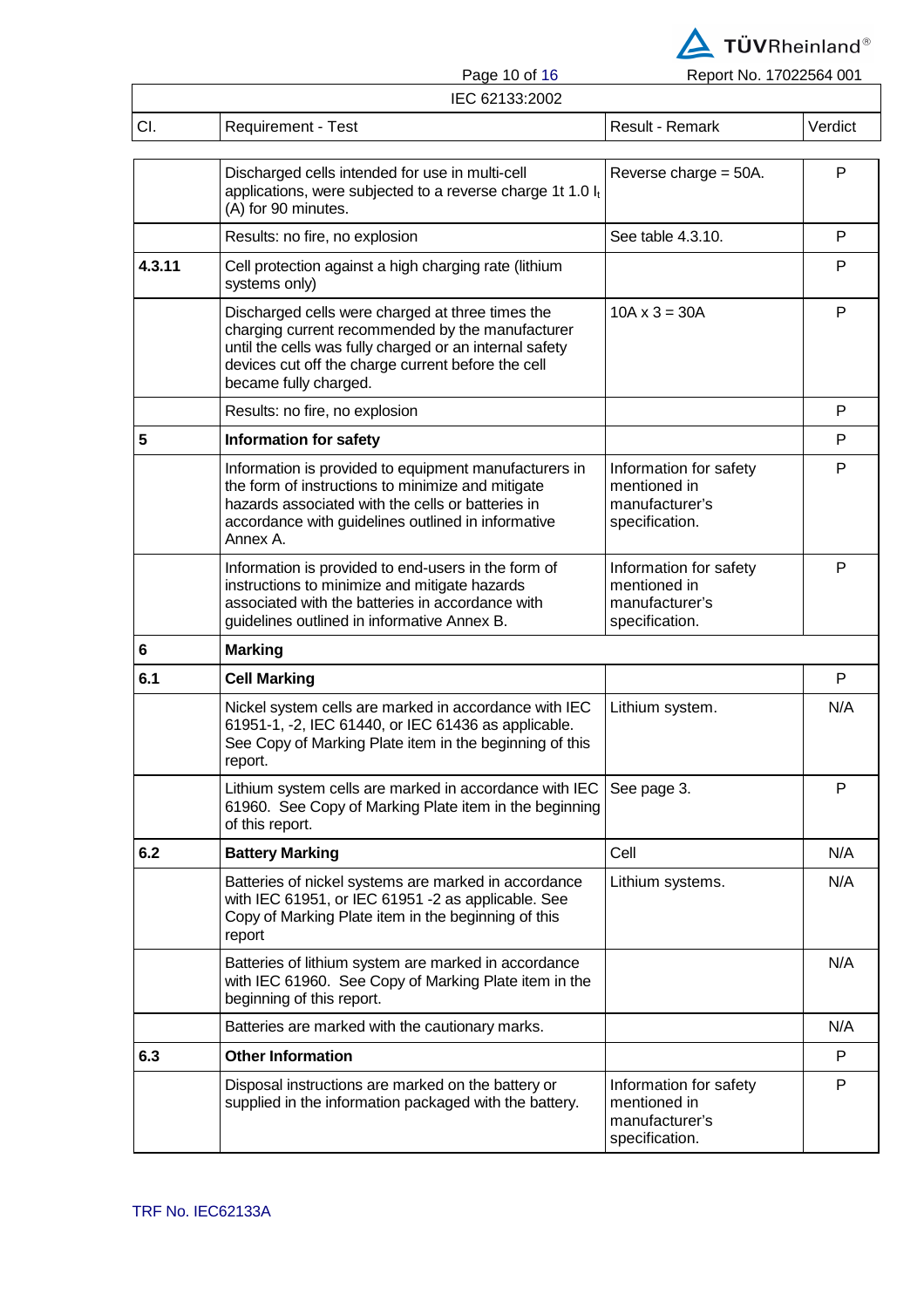

Page 11 of 16 Report No. 17022564 001

|     | IEC 62133:2002                                                                                                                                                                                                                                                                                                      |                                                                            |         |
|-----|---------------------------------------------------------------------------------------------------------------------------------------------------------------------------------------------------------------------------------------------------------------------------------------------------------------------|----------------------------------------------------------------------------|---------|
| CI. | <b>Requirement - Test</b>                                                                                                                                                                                                                                                                                           | <b>Result - Remark</b>                                                     | Verdict |
|     |                                                                                                                                                                                                                                                                                                                     |                                                                            |         |
|     | Recommended charging instructions are marked on the<br>battery or supplied in the information packaged with the<br>battery.                                                                                                                                                                                         | Information for safety<br>mentioned in<br>manufacturer's<br>specification. | P       |
|     | Packaging                                                                                                                                                                                                                                                                                                           |                                                                            | P       |
|     | Cells or batteries were provided with packaging that was<br>adequate to avoid mechanical damage during transport,<br>handling and stacking. The materials and pack design<br>was chosen to prevent the development of unintentional<br>electrical conduction, corrosion of the terminal and<br>ingress of moisture. |                                                                            | P       |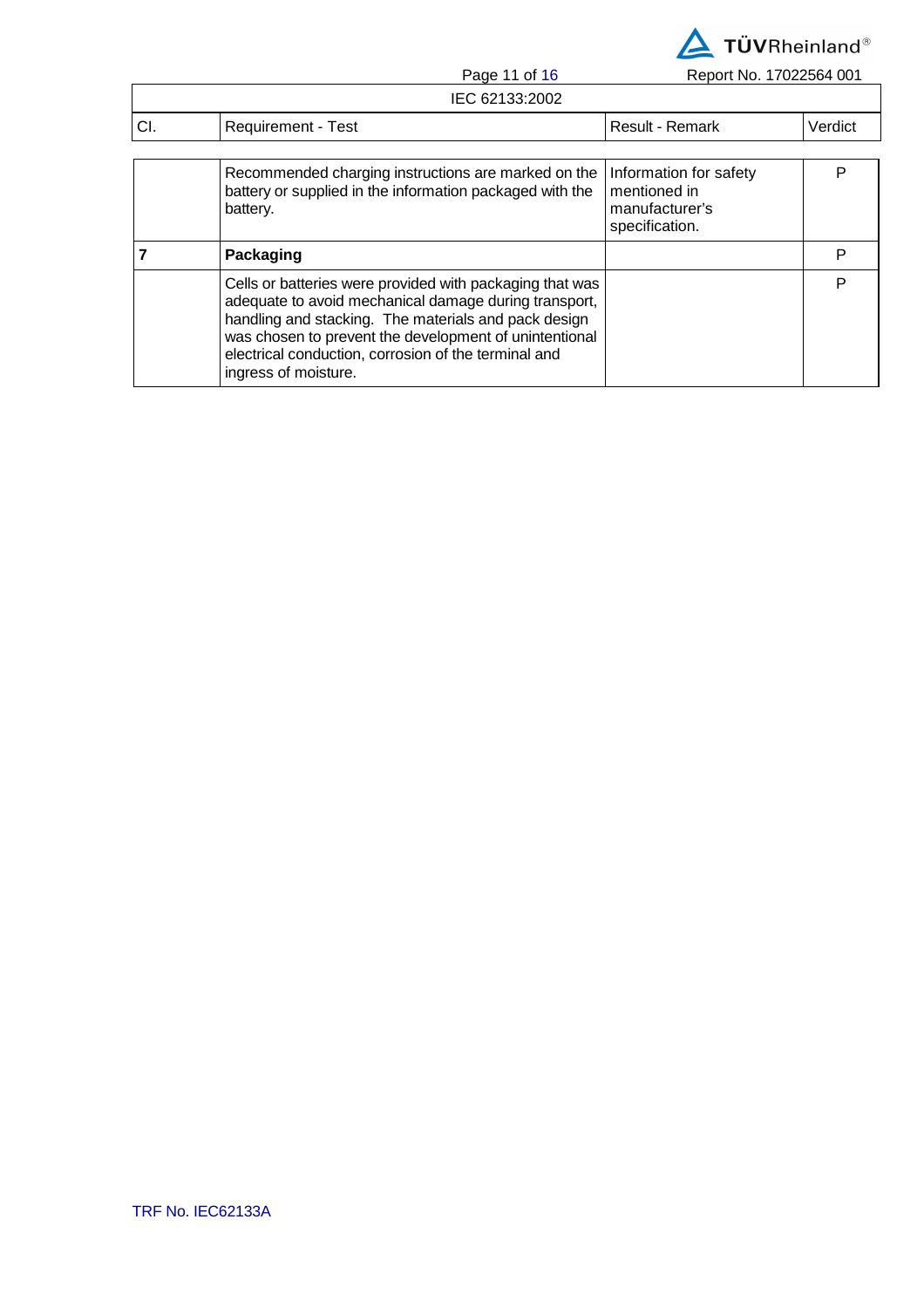

Page 12 of 16 Report No. 17022564 001

IEC 62133:2002

CI. Requirement - Test Result - Result - Remark Verdict

| $2.1 - 2.5$                | <b>TABLE: List of Critical Components (Cell)</b> |                             |                                           |          |          | P          |
|----------------------------|--------------------------------------------------|-----------------------------|-------------------------------------------|----------|----------|------------|
| Object/part No.            | Manufacturer/<br>trademark                       | Type/Model                  | <b>Technical Data</b>                     | Standard | Marks of | Conformity |
| Cell Case                  | JinYang                                          | Aluminium                   | 36*130*120mm                              | $-$      | $-$      |            |
| Cathode                    | Changs                                           | SFCM3005E                   | $2 <$ D50 $<$ 8                           | --       |          |            |
|                            |                                                  |                             | $Cu < 0.1\%$                              |          |          |            |
| Anode                      | HongYuan                                         | $F1-20$                     | $D50:20+3$                                |          |          |            |
|                            |                                                  |                             | $C: \geq 99.2\%$                          |          |          |            |
| Separator                  | Celgard                                          | 0.025*104mm                 | Shutdown<br>Temp:133 $\pm$ 3 $\degree$ C  |          |          |            |
| Electrolyte                | TianJiao                                         | <b>JDP</b>                  | $H2O < 20$ ppm                            |          |          |            |
|                            |                                                  |                             | HF<30ppm                                  |          |          |            |
| Conductive<br>Adhesive     | HaiYue                                           | $F-01$                      | Visccity:2200-2800<br>mPa <sub>s</sub>    | --       |          |            |
| Insulating tape            | SanJing                                          | $0.06*12mm/$<br>$0.06*18mm$ | Width:12±0.05/18±0  <br>.05 <sub>mm</sub> | $\sim$   |          |            |
| Supplementary information: |                                                  |                             |                                           |          |          |            |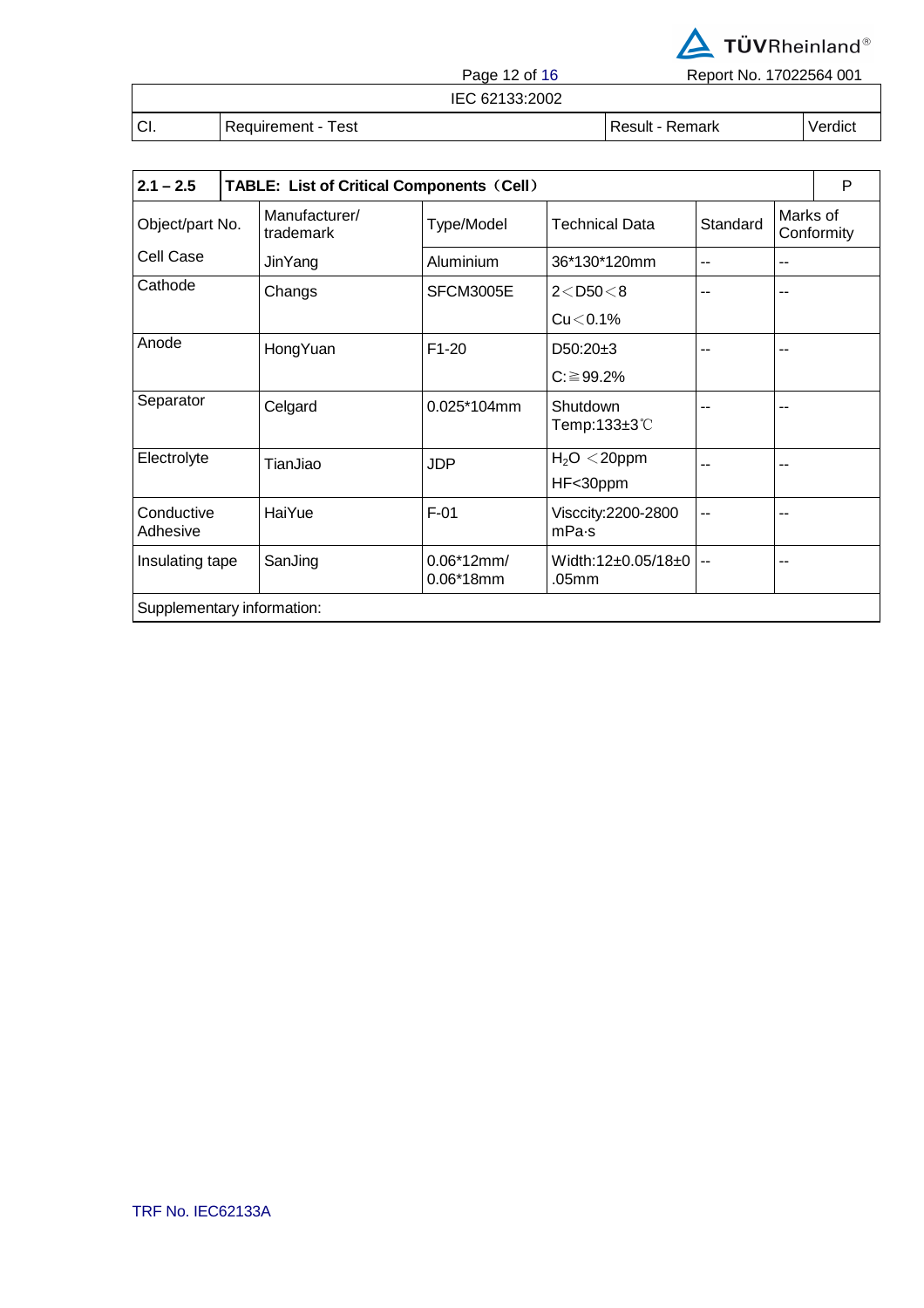

Page 13 of 16 Report No. 17022564 001

| 33:2002<br>IEC |                      |                  |         |  |  |
|----------------|----------------------|------------------|---------|--|--|
| CI.            | ēst<br>Requirement - | Result<br>Remark | Verdici |  |  |

| TABLE: 4.2.1 Continuous Low Rate Charge Test (Cell) |                                                                   |                                            |                                            |                              |  | P              |  |
|-----------------------------------------------------|-------------------------------------------------------------------|--------------------------------------------|--------------------------------------------|------------------------------|--|----------------|--|
| Model                                               | Recommended<br>Charging<br>Method, CC,<br>CV, or CC/CV            | Recommended<br>Charging<br>Voltage Vc, Vdc | Recommended<br>Charging<br>Current Irec, A | OCV at Start of<br>Test, Vdc |  | <b>Results</b> |  |
| #1                                                  | CC and CV                                                         | 3.75                                       | 10                                         | 3.412                        |  | P              |  |
| #2                                                  | CC and CV                                                         | 3.75                                       | 10                                         | 3.405                        |  | P              |  |
| #3                                                  | CC and CV                                                         | 3.75                                       | 10                                         | 3.415                        |  | P              |  |
| #4                                                  | CC and CV                                                         | 3.75                                       | 10                                         | 3.408                        |  | P              |  |
| #5                                                  | CC and CV                                                         | 3.75                                       | 10                                         | 3.412                        |  | P              |  |
|                                                     | Supplementary information: no fire, explosion or leakage observed |                                            |                                            |                              |  |                |  |

| TABLE: 4.2.2 - Vibration Test (Cell)                              |                           |         |  |  |  |
|-------------------------------------------------------------------|---------------------------|---------|--|--|--|
| Model                                                             | OCV at Start of Test, Vdc | Results |  |  |  |
| #1                                                                | 3.412                     | P       |  |  |  |
| #2                                                                | 3.408                     | P       |  |  |  |
| #3                                                                | 3.409                     | P       |  |  |  |
| #4                                                                | 3.387                     | P       |  |  |  |
| #5                                                                | 3.405                     | Р       |  |  |  |
| Supplementary information: no fire, explosion or leakage observed |                           |         |  |  |  |

| TABLE: 4.3.1 - Incorrect Installation of a Cell Test (Nickel Systems) |  |                            |                |  |  |
|-----------------------------------------------------------------------|--|----------------------------|----------------|--|--|
| Model                                                                 |  | OCV (reversed cell)<br>Vdc | <b>Results</b> |  |  |
|                                                                       |  |                            |                |  |  |
|                                                                       |  |                            |                |  |  |
|                                                                       |  |                            |                |  |  |
|                                                                       |  |                            |                |  |  |
|                                                                       |  |                            |                |  |  |
| Supplementary information: no fire or explosion                       |  |                            |                |  |  |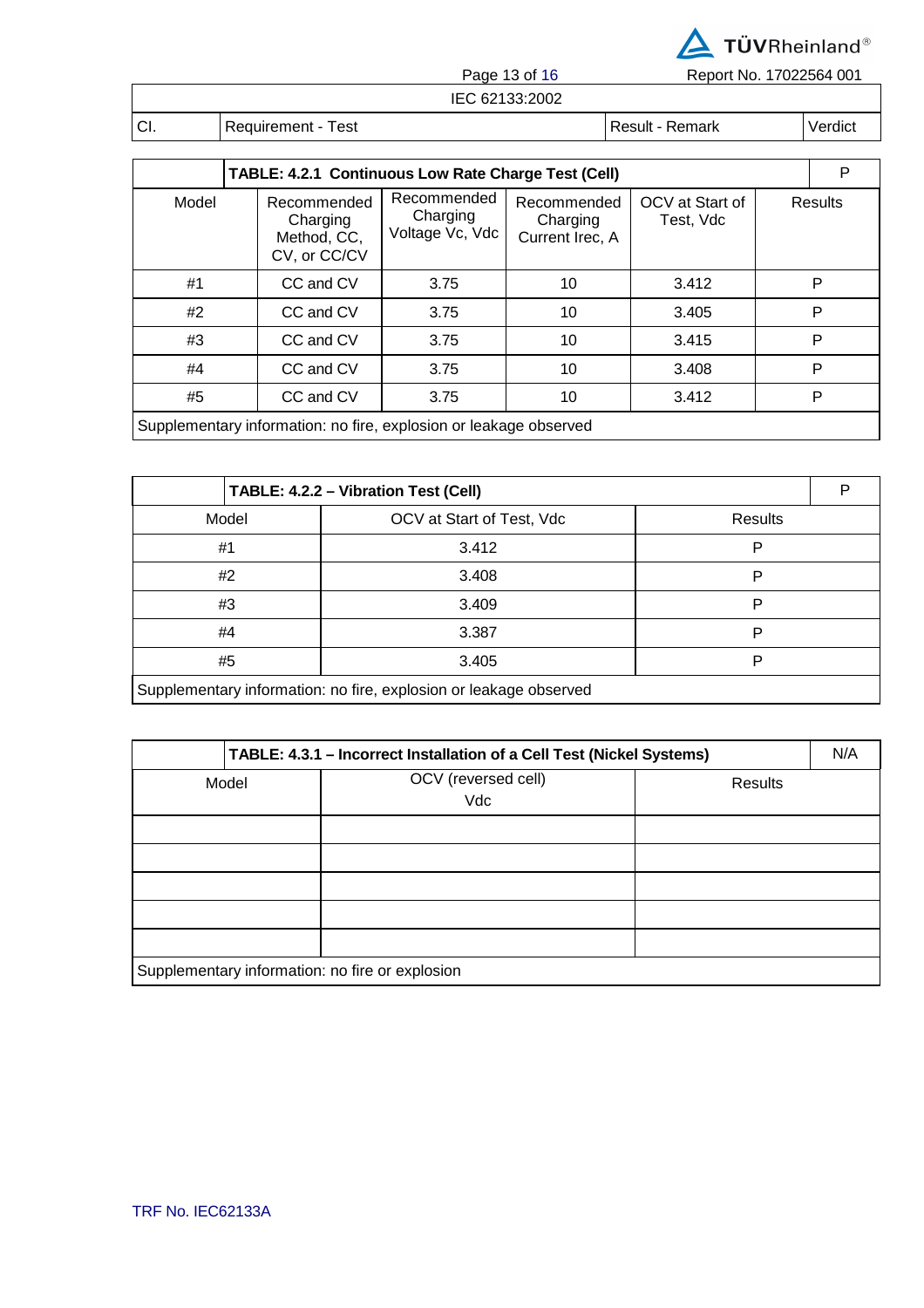

Page 14 of 16 Report No. 17022564 001

|  | IEC 62133:2002 |  |
|--|----------------|--|

CI. Requirement - Test Result - Result - Remark Remark Verdict

**TABLE: 4.3.2 – External Short Circuit Test (Cell)** P Model Ambient (At  $20^{\circ}$ C  $\pm$  5°C) OCV at start of test, Vdc Resistance of Circuit, Ω Maximum Case **Temperature** Rise ∆T, <del>°C</del> **Results** #1 20°C ± 5ºC 3.425 0.075 26.4 P #2 20°C ± 5ºC 3.409 0.075 24.8 P #3 20°C ± 5ºC 3.387 0.075 26.8 P #4 20°C ± 5ºC 3.412 0.075 30.4 P #5 20°C ± 5ºC 3.395 0.075 30.6 P Ambient (At  $50^{\circ}$ C  $\pm$  5°C) OCV at start of test, Vdc Resistance of Circuit, Ω Maximum Case **Temperature** Rise ∆T, <del>°C</del> **Results** #1 50°C ± 5ºC 3.385 0.075 7.1 P #2 50°C ± 5ºC 3.402 0.075 5.4 P #3 | 50°C ± 5°C | 3.435 | 0.075 | 3.3 | P

Supplementary information: no fire or explosion

| TABLE: 4.3.8 - Overcharge Test (Nickel Systems) |                                                 |                               |                              |                         |         | N/A |  |
|-------------------------------------------------|-------------------------------------------------|-------------------------------|------------------------------|-------------------------|---------|-----|--|
| Model                                           |                                                 | OCV prior to<br>charging, Vdc | Maximum Charge<br>Current, A | Time for Charging,<br>h | Results |     |  |
|                                                 |                                                 |                               |                              |                         |         |     |  |
|                                                 |                                                 |                               |                              |                         |         |     |  |
|                                                 |                                                 |                               |                              |                         |         |     |  |
|                                                 |                                                 |                               |                              |                         |         |     |  |
|                                                 |                                                 |                               |                              |                         |         |     |  |
|                                                 | supplementary information: no fire or explosion |                               |                              |                         |         |     |  |

#4 50°C ± 5ºC 3.395 0.075 2.6 P #5 50°C ± 5ºC 3.403 0.075 5.6 P

**TABLE: 4.3.9 – Overcharge Tests (Lithium Systems)** P Model OCV at start of test, Vdc Maximum Charging Current, A Maximum Charging Voltage, Vdc Total Time of Charging, h **Results** #1 3.212 10 10 12.5 P #2 3.184 10 10 12.5 P #3 3.202 10 10 12.5 P #4 | 3.235 | 10 | 10 | 12.5 | P #5 3.217 10 10 12.5 P Supplementary information: no fire or explosion

TRF No. IEC62133A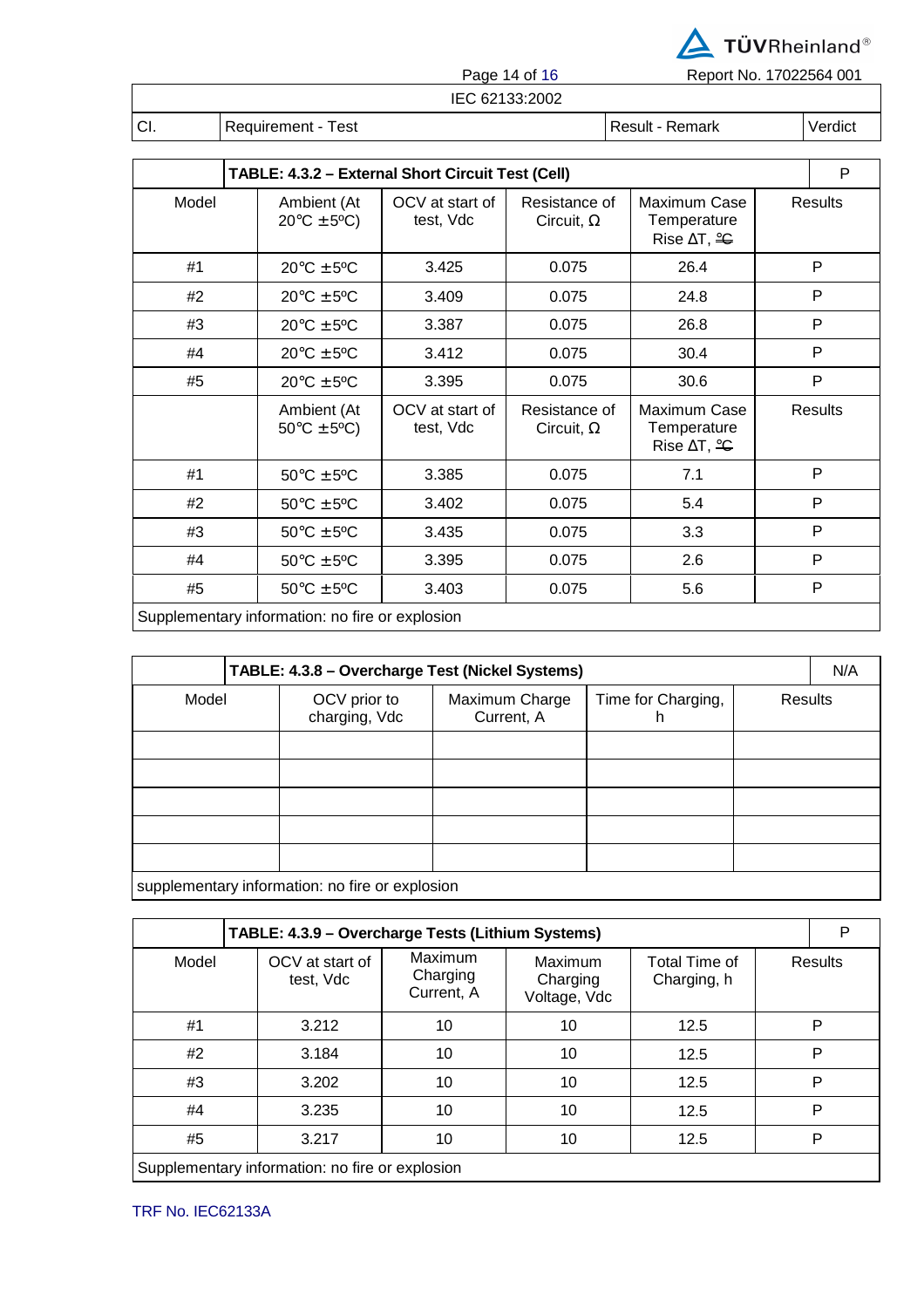

Page 15 of 16 Report No. 17022564 001

|             | i ayu iyu iy       | <b>INCROITING.</b> TTO ALONE OUT |         |
|-------------|--------------------|----------------------------------|---------|
|             | IEC 62133:2002     |                                  |         |
| <b>ICI.</b> | Requirement - Test | l Result - Remark                | Verdict |

| TABLE: 4.3.10 - Forced Discharge Test (Cell)    |                                                     |                                         |                                                              |         |  |  |
|-------------------------------------------------|-----------------------------------------------------|-----------------------------------------|--------------------------------------------------------------|---------|--|--|
| Model                                           | OCV before<br>application of<br>reverse charge, Vdc | <b>Measured Reverse</b><br>Charge It, A | Total Time for<br><b>Reversed Charge</b><br>Application, Min | Results |  |  |
| #1                                              | 3.214                                               | 50                                      | 90                                                           | P       |  |  |
| #2                                              | 3.220                                               | 50                                      | 90                                                           | P       |  |  |
| #3                                              | 3.210                                               | 50                                      | 90                                                           | P       |  |  |
| #4                                              | 3.216                                               | 50                                      | 90                                                           | P       |  |  |
| #5                                              | 3.214                                               | 50                                      | 90                                                           | P       |  |  |
| Supplementary information: no fire or explosion |                                                     |                                         |                                                              |         |  |  |

|                                                 | TABLE: 4.3.11 - Cell Protection Against a High Charging Rate Test (Lithium<br>Systems) |                                |                                  |         |  |  |
|-------------------------------------------------|----------------------------------------------------------------------------------------|--------------------------------|----------------------------------|---------|--|--|
| Model                                           | OCV at start of test,<br>Vdc                                                           | Maximum Charging<br>Current, A | Maximum Charging<br>Voltage, Vdc | Results |  |  |
| #1                                              | 3.196                                                                                  | 30                             | 3.75                             | Р       |  |  |
| #2                                              | 3.198                                                                                  | 30                             | 3.75                             | P       |  |  |
| #3                                              | 3.235                                                                                  | 30                             | 3.75                             | P       |  |  |
| #4                                              | 3.197                                                                                  | 30                             | 3.75                             | P       |  |  |
| #5                                              | 3.205                                                                                  | 30                             | 3.75                             | P       |  |  |
| Supplementary information: no fire or explosion |                                                                                        |                                |                                  |         |  |  |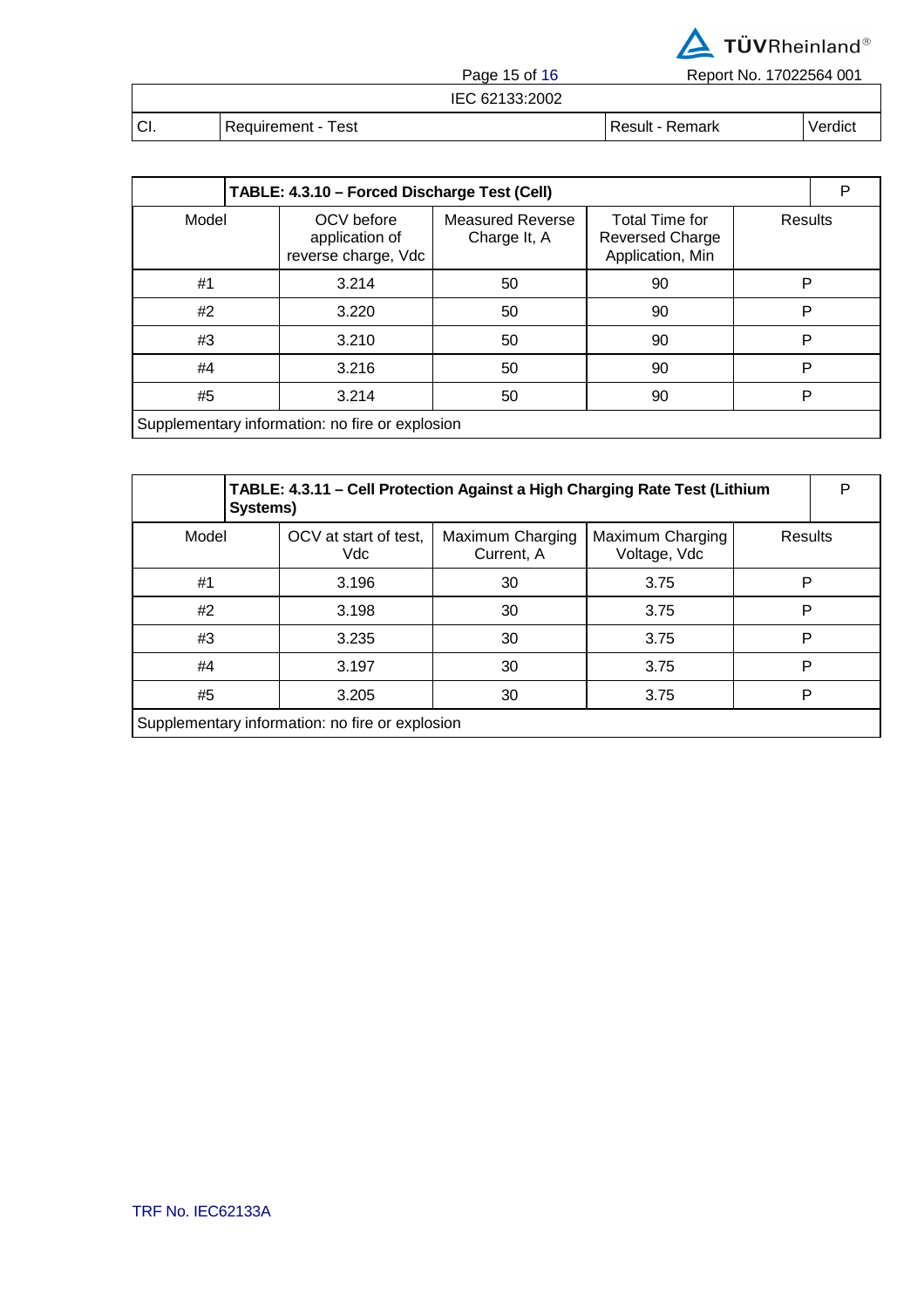

Page 16 of 16 Report No. 17022564 001

# IEC 62133:2002

CI. Requirement - Test Result - Result - Remark Verdict

### **List of test equipment used:**

| ID#   | Equipment                                   | <b>Type</b>                | Manufacturer                   | Date of<br>Calibration | <b>Next</b><br>Calibration<br>Date |
|-------|---------------------------------------------|----------------------------|--------------------------------|------------------------|------------------------------------|
| 1.901 | Low pressure<br>chamber                     | <b>HG-LQ600</b>            | DongGuan<br>HengGong           | 08/21/2011             | 08/20/2012                         |
| 1.902 | Crush tester                                | <b>HY-920HC</b>            | XinYu HengYu                   | 09/10/2011             | 09/09/2012                         |
| 1.903 | Hydraulic shock<br>tester                   | SY10-50                    | SuZhou<br>DongLing             | 06/17/2011             | 06/16/2012                         |
| 1.904 | Battery charger                             | BK-7802Z/50                | GuangZhou<br>Blue-key          | 12/03/2010             | 12/02/2011                         |
| 1.905 | Battery charger                             | BK-6008A/20                | GuangZhou<br>Blue-key          | 12/03/2010             | 12/02/2011                         |
| 1.906 | Battery charger                             | BK-7128L/5                 | GuangZhou<br>Blue-key          | 12/03/2010             | 12/02/2011                         |
| 1.908 | Electro-dynamic<br>vibration test<br>system | V850-440-<br>LPT600/SPA32K | <b>LDS</b>                     | 06/17/2011             | 06/16/2012                         |
| 1.909 | Steel ruler(2 m)                            | 2m                         | ZhengJiang<br>YongKang         | 08/30/2011             | 08/29/2012                         |
| 1.915 | Hygro-Thermo<br>graph                       | 7210-00                    | <b>SATO</b><br><b>KEIRYOKI</b> | 08/25/2011             | 08/24/2012                         |
| 1.917 | Timer                                       | PC9903                     | Shenzhen<br>TianFu             | 09/15/2011             | 09/14/2012                         |
| 1.918 | Thermal cycling<br>chamber                  | ESS-<br>KWGD605IIF         | YinHe<br>(ChongQing)           | 08/25/2011             | 08/24/2012                         |
| 1.919 | Midi logger                                 | <b>GL200A</b>              | <b>DATAQ</b><br>Instruments,   | 12/07/2010             | 12/06/2011                         |
| 1.921 | Oven                                        | <b>SPH201</b>              | Guangzhou<br>Espec             | 09/05/2011             | 09/04/2012                         |
| 1.922 | Multimeter                                  | F117C                      | Fluke                          | 09/15/2011             | 09/14/2012                         |

**-- End of Report --**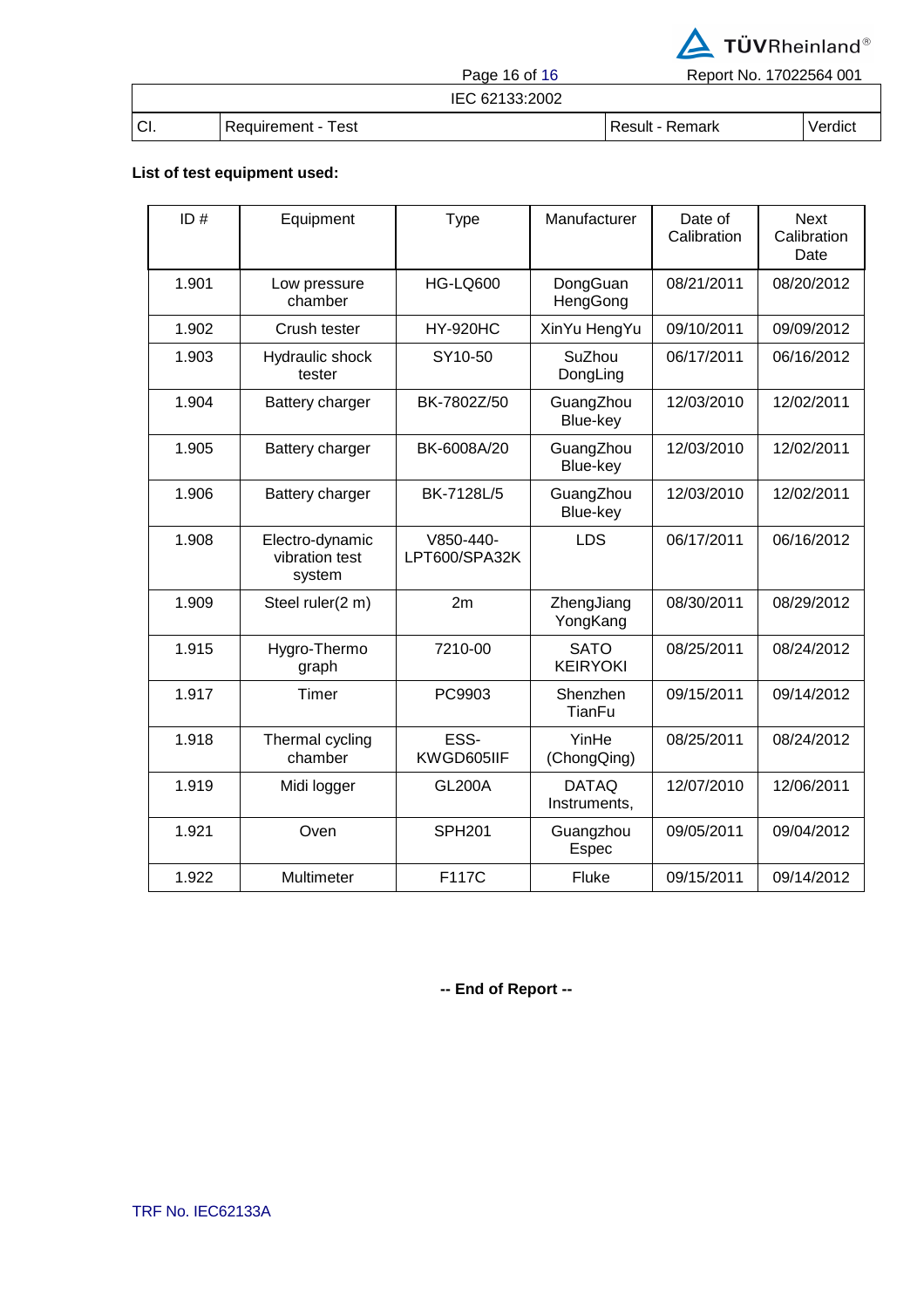

**Page 1 of 2**

**Report Number:** 

**Type Designation: JD 50Ah (IFP36/130/190)** 



Figure 1 Cell view



Figure 2 Final version label